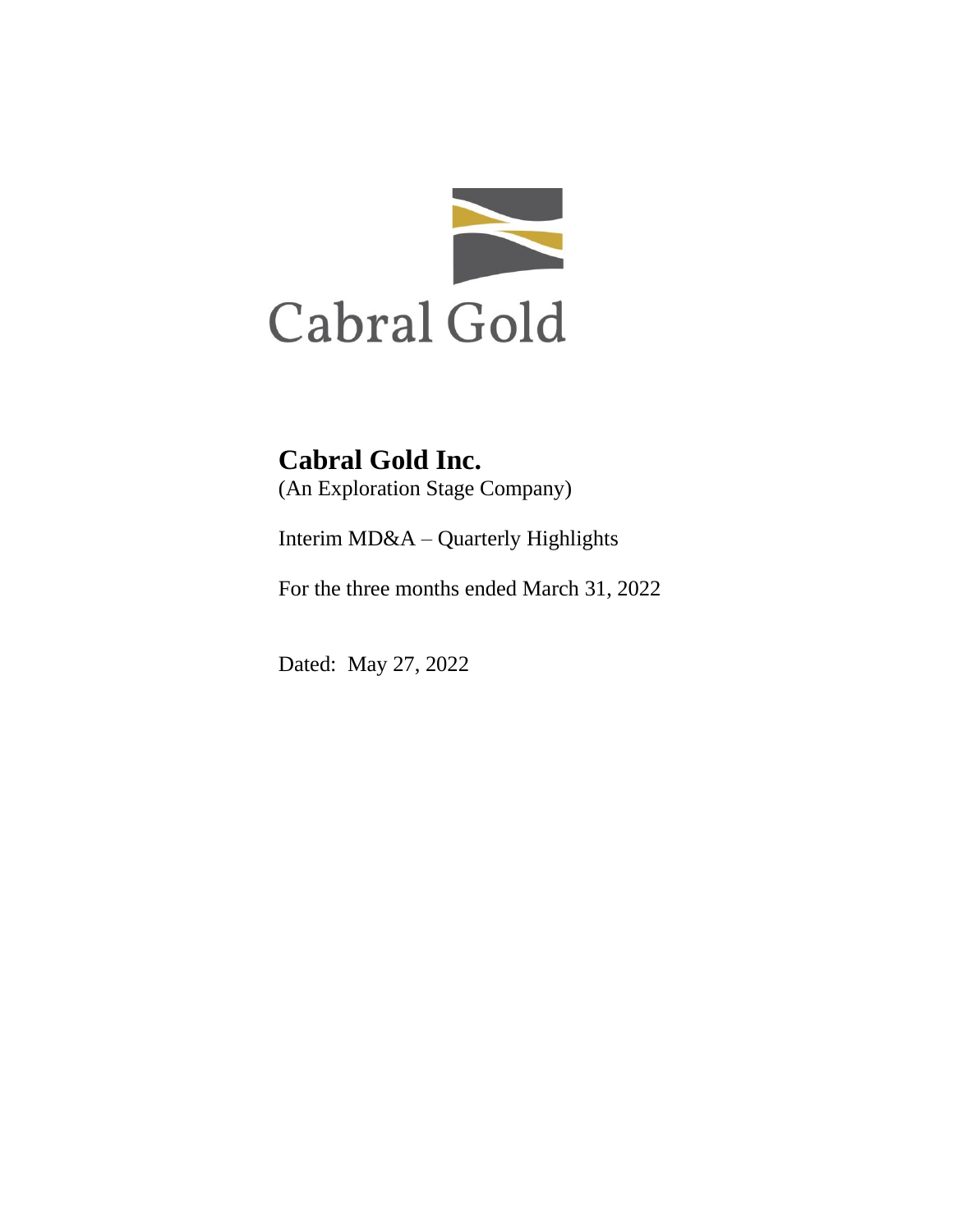# **Management Discussion and Analysis**

The following Interim MD&A – Quarterly Highlights ("**MD&A**") of Cabral Gold Inc. ("**Cabral**" or the "**Company**") has been prepared as at May 27, 2022. It is intended to be read in conjunction with the condensed interim consolidated financial statements of the Company as at and for the three months ended March 31, 2022.

This Interim MD&A – Quarterly Highlights has been compiled in accordance with Section 2.2.1 of Form 51-102F1 - *Management's Discussion & Analysis*.

All of the financial information presented in this MD&A has been prepared in accordance with International Financial Reporting Standards ("**IFRS**") unless otherwise noted.

All monetary amounts are expressed in Canadian dollars unless otherwise noted.

Guillermo Hughes, P. Geo. MAusIMM and FAIG., a consultant to the Company as well as a Qualified Person as defined by National Instrument 43-101, ("**NI 43-101**") approved the technical information presented in this MD&A.

# **Cautionary Statement on Forward-Looking Information**

This MD&A document contains 'forward-looking information' and 'forward-looking statements' (together, the "**forward-looking statements**") within the meaning of applicable securities laws. Such forwardlooking statements concern the Company's anticipated operations in future periods, planned exploration and development of its properties, and plans related to its business and other matters that may occur in the future. This information relates to analyses and other information that is based on expectations of future performance and planned work programs. These forward-looking statements are made as of May 27, 2022.

Users of forward-looking statements are cautioned that actual results may vary from the forward-looking statements contained herein. Forward-looking statements involve known and unknown risks, uncertainties and other factors which may cause the actual results, performance or achievements of the Company, or industry results, to be materially different from any future results, performance or achievements expressed or implied by such forward-looking statements. Forward-looking statements should not be read as guarantees of future performance or results, and will not necessarily be accurate indications of whether or not such results will be achieved. A number of factors could cause actual results to differ materially from the results discussed in the forward-looking statements, including, but not limited to:

- Risks related to the exploration and development of natural resource properties
- Risks related to the uncertainty of mineral resource calculations and the inclusion of inferred mineral resources in economic estimations
- Risks related to fluctuations in future metal prices (particularly gold prices)
- Risks related to market events and conditions
- Risks related to governmental regulations, including without limitation, environmental laws and regulations
- Risks related to delays in obtaining governmental or regulatory approvals, licenses or permits
- Risks related to the Company's mineral properties being subject to prior unregistered agreements, transfers or claims and other defects in title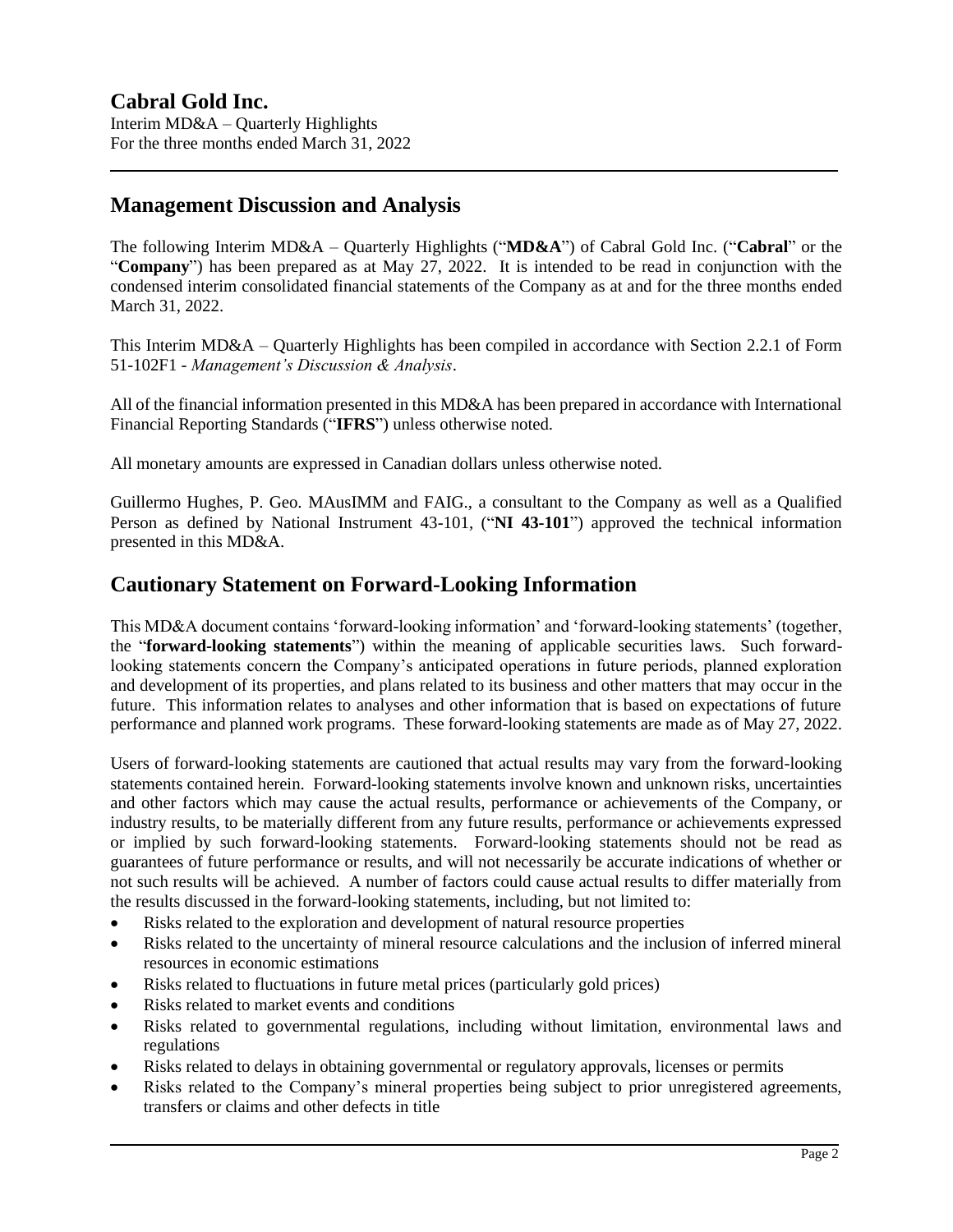- Risks related to uncertainty associated with the Company's ability to obtain funding in the future
- Risks related to the Company's inability to meet its financial obligations under agreements to which it is a party (see 'Liquidity and going concern')
- Risks related to competition from larger companies with greater financial and technical resources, and
- Risks related to the Company's directors and officers becoming associated with other natural resource companies which may give rise to conflicts of interest
- The ability of the Company to complete planned programs and achieve specific objectives may be unfavorably impacted by rising diesel fuel costs, unfavorable appreciation of the Brazilian currency and general increases in inflation

Reference is made to the risk factors presented in the Annual Information Form for the year ended December 31, 2021 dated as of May 5, 2022 and the short form prospectus dated June 28, 2021 both of which are available on [www.sedar.com.](http://www.sedar.com/)

Although the forward-looking statements contained in this document are based upon what management of the Company believes are reasonable assumptions, the Company cannot assure investors that actual results will be consistent with these forward-looking statements. These forward-looking statements are made as of the date of this document, and the Company assumes no obligation to update or revise them to reflect new events or circumstances except as may be required under applicable securities laws. There can be no assurance that forward-looking statements, or the material factors or assumptions used to develop such forward-looking statements, will prove to be accurate. Accordingly, readers should not place undue reliance on forward-looking statements.

# **Overview**

The Company is a mineral exploration and development company with interests in gold projects in the state of Pará in northern Brazil. Cabral's primary project is Cuiú Cuiú.

The Company holds its interest in Cuiú Cuiú through Magellan Minerais Prospecção Geológica Ltda. ("**Magellan Brazil**"). Magellan Brazil is a wholly owned subsidiary of Cabral Gold B.C. Inc. ("**CGBC**") which in turn is a wholly owned subsidiary of the Company.

# **Highlights**

The three months ended March 31, 2022 and the period ended May 27, 2022 were highlighted by the following activities and initiatives:

### *Exploration and development*

- The Company's drill program consisted of four drill rigs during Q1 2022 and thereafter through May 27, 2022, as follows:
	- The Company's wholly-owned RC rig which has been drilling since September 2020. This drill rig is focussed on conducting reconnaissance drilling, testing a series of predominately grass-roots targets
	- A contracted diamond-drill rig which arrived on site and has been drilling since February 2021. It is exclusively focussed on advancing the MG deposit
	- Two additional contracted diamond-drill rigs which arrived on site and commenced drilling in early September 2021. These rigs have been focussed on drilling the high-grade portions of the Central and MG deposits and further testing other high-grade targets on the property
- A fourth contracted diamond-drill rig was added in early March 2022 and was used to test more advanced secondary targets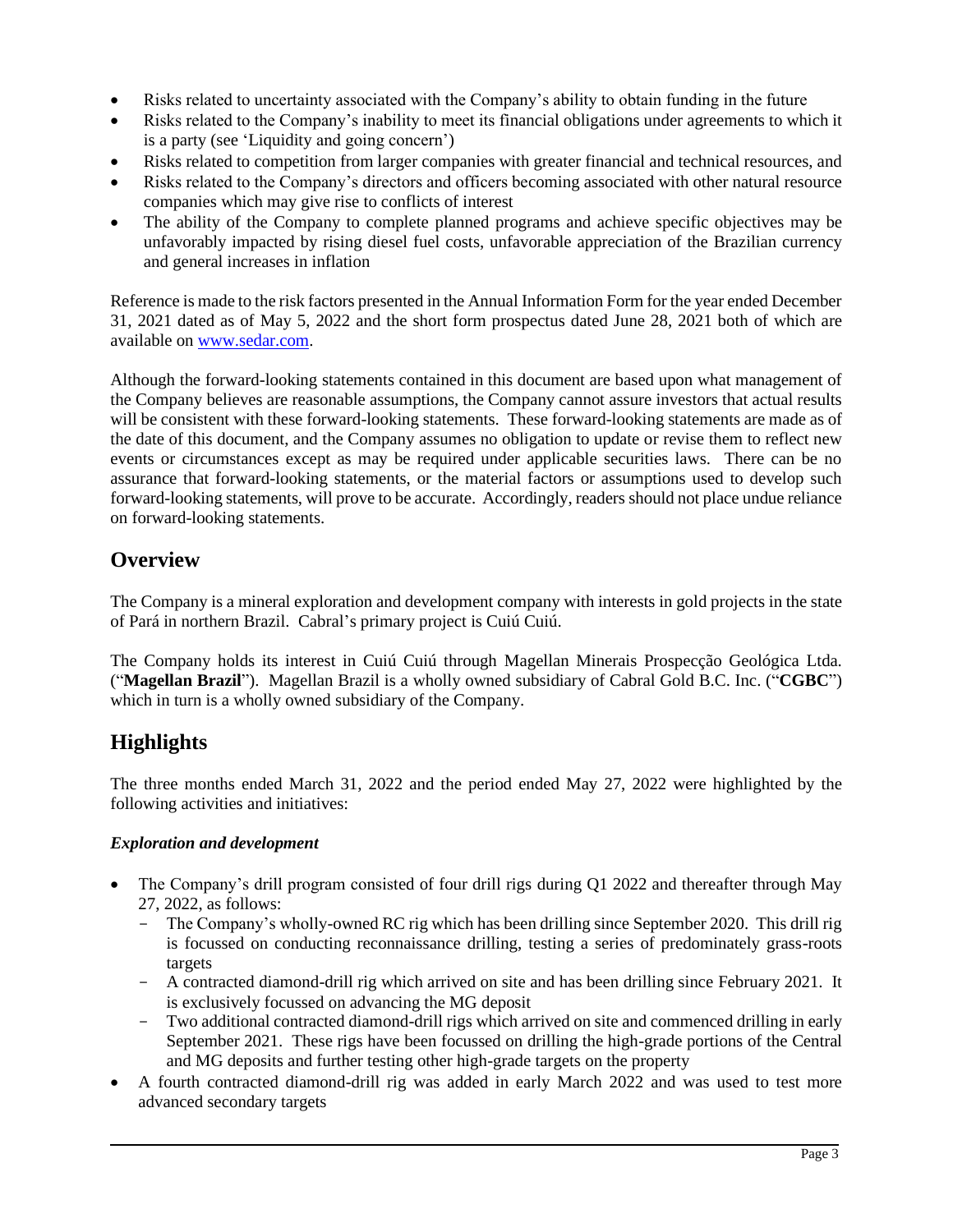- In May 2022, the Company announced plans to release an updated mineral resource estimate in Q4 2022 followed by an independent NI 43-101 technical report for the Cuiú Cuiú property
- In May 2022, the Company announced plans to complete a preliminary economic assessment ("**PEA**") focussed on exploitation of the unconformable gold-in-oxide blankets and oxidized saprolite basement at MG, PDM and Central. The PEA work is expected to commence immediately following the completion of the Q4 2022 mineral resource estimate
- As at May 27, 2022, metallurgical studies on mineralized samples from the gold-in-oxide blanket at MG were being undertaken by Kappes, Cassiday & Associates in Nevada. These studies are nearing completion with final reports expected in June 2022. Concurrent metallurgical studies of oxidized and fresh mineralized rocks are being conducted in Brazil by Testwork Desenvolvimento do Processos Ltda based in Belo Horizonte and GSEM Engenharia Mineral with results expected in late Q3 2022
- In late May 2022, management elected to temporarily suspend the Company's regional reconnaissance drilling program and focus its efforts and resources on advancing the Company's short- to medium-term objectives of updating the resource estimate and demonstrating the economic potential of the gold-inoxide mineralization at Cuiú Cuiú. As a result, the number of rigs on site are initially being reduced from five to three in early June 2022, with a corresponding reduction in staffing
- During Q1 2022 and thereafter through May 27, 2022, Cabral's drill program was focused largely on infill drilling at the MG and Central gold deposits with the objective of better defining higher-grade zones within both gold deposits. In addition, follow-up diamond drilling was conducted at the PDM and Machichie discoveries with the objective of determining the size and geometry of those mineralized zones. Further drilling was also conducted at the MG and PDM gold-in-oxide blankets while a third gold-in-oxide blanket was also identified above the primary Central gold deposit. Reconnaissance diamond drilling was also conducted at the Indio target located 1.5km southeast of the MG gold deposit
- A total of 6,856 metres of drilling was completed during Q1 2022, comprising 1,747 metres of RC drilling and 5,109 metres of diamond drilling. Drill results have been disclosed throughout the period under review (see 'Cuiú Cuiú - 2022 year-to-date work programs'). Much of the diamond drilling comprised infill drilling at known deposits whereas much of the RC drilling was carried out for regional reconnaissance. As at March 31, 2022, there were still at least 39 other gold targets to test on the 36,000 hectare Cuiú Cuiú property
- In March 2022, the Company acquired the interest of a majority Cuiú Cuiú condominium stakeholder for total consideration of R\$ 434,600 (approximately \$105,400)
- Concurrent with the drill program, ongoing regional soil, stream-sediment and rock-chip geochemical sampling and reconnaissance mapping continued during the period through April in several target areas within the Cuiú Cuiú property

### *Finance*

- The balance of cash and cash equivalents as at March 31, 2022 was \$2,041,562 and the net working capital balance as at this date was \$944,829 (see 'Liquidity and going concern'). See extensive discussion regarding the Company's liquidity position under Liquidity and going concern'
- In May 2022, the Company announced that it had entered into an agreement with Paradigm Capital Inc. on behalf of a syndicate of investment dealers pursuant to which the agents have agreed to offer for sale on a 'best efforts' marketed basis, an aggregate of up to 16,310,000 units at a price of \$0.31 per unit for total gross proceeds to the Company of up to approximately \$5 million (see 'Liquidity and going concern - May 2022 'best efforts' financing')
- In May 2022, the Company announced that it had entered into an agreement with its President and Chief Executive Officer pursuant to which he will provide short-term financing to the Company by way of an unsecured term loan of up to \$1,500,000 (see 'Liquidity and going concern - Term loan from President and CEO')
- The value of the R\$ relative to the Canadian dollar was extremely volatile throughout 2021 with the R\$ depreciating 7% against the Canadian dollar during the year. The Company benefited from this volatility as the relative depreciation of the R\$ serves to reduce R\$ denominated expenditures and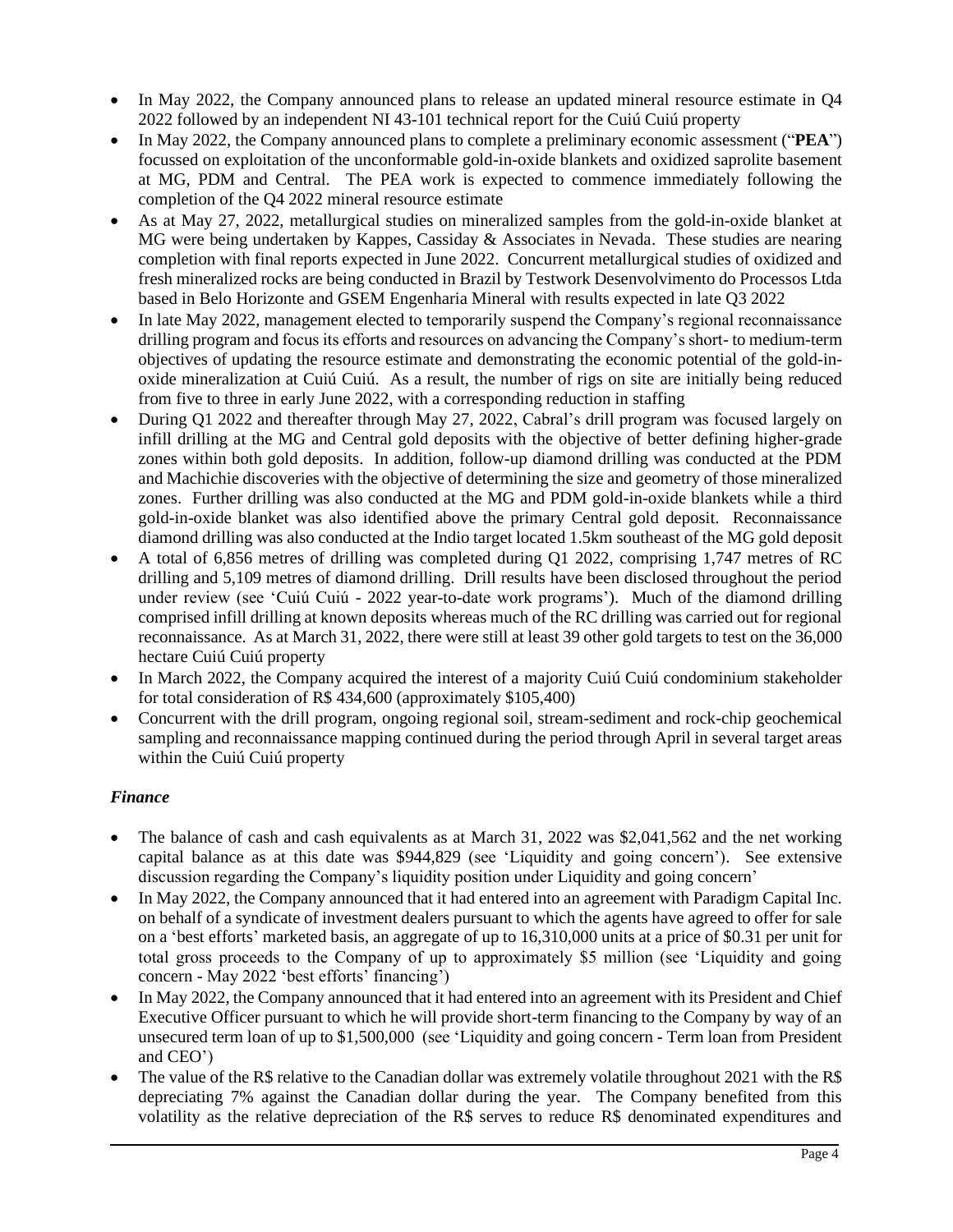liabilities when measured in Canadian dollars. The 2021 depreciation of the R\$, however, has been more than offset in 2022 with a steep appreciation in the value of the R\$ of 16% relative to the Canadian dollar through March 31, 2022. The exchange rate has remained relatively stable subsequent to March 31, 2022 through May 27, 2022.

#### *Other*

• Ongoing corporate social responsibility activities continued during 2022 to date within the community of Cuiú Cuiú and surrounding areas including extensive assistance in connection with the COVID-19 outbreak as well as ongoing contributions to the community's school, the provision of community garbage cleanup services, contribution to the community construction of a water tower, the sharing of the Company's medical centre facilities and staff with the community and ongoing support of educational and health events related to COVID-19 treatment, testing and prevention. A new health clinic was built with the local community supplying funds and labour and the Company assisting with materials and the provision of internal furnishings, medical equipment and supplies. Ongoing logistical support is also provided to the regional police post at Cuiú Cuiú.

# **Cuiú Cuiú**

The Company's primary gold project is Cuiú Cuiú.

#### *Cuiú Cuiú garimpeiro condominium payments*

On February 19, 2006, Magellan Brazil entered into a surface-access agreement with the holders of the traditional surface rights over the Cuiú Cuiú property. The 2006 agreement has since been amended and extended several times the most recent of which was on March 29, 2017. The current terms of the agreement require Magellan Brazil to pay R\$ 5,400 per year (equivalent of \$1,421 as at March 31, 2022) to each of the 20 majority stakeholders and R\$ 2,700 per year (\$711) to each of the 62 minority stakeholders.

Payments totalling approximately \$73,000 were made to the garimpeiros (both majority and minority stakeholders) in March and April 2022 in connection with the surface access fee in respect of the year ended March 2023.

#### *Acquisition of garimpeiro interests*

The surface access agreement with the Cuiú Cuiú garimpeiro condominium provides the Company with the right to acquire any stakeholder's interest at any time for a specified price as defined in the agreement. Such purchases are made for the purpose of consolidating land tenure of strategic ground.

In March 2022, the Company acquired the interest of a majority Cuiú Cuiú condominium stakeholder for total consideration of R\$ 434,600 (approximately \$105,000).

#### *Q1 2022 and subsequent work program*

Highlights of the 2022 year-to-date exploration program are as follows.

#### MG Gold Deposit

The planned diamond-drill program, that commenced in 2021, continued into 2022. Thus far in 2022, 18 additional diamond-drill holes have been completed at MG. The holes were designed to follow-up 2021 RC results within the gold-in-oxide blanket and to test the underlying primary mineralization in both mineralized basement saprolite and fresh (unweathered) mineralized basement.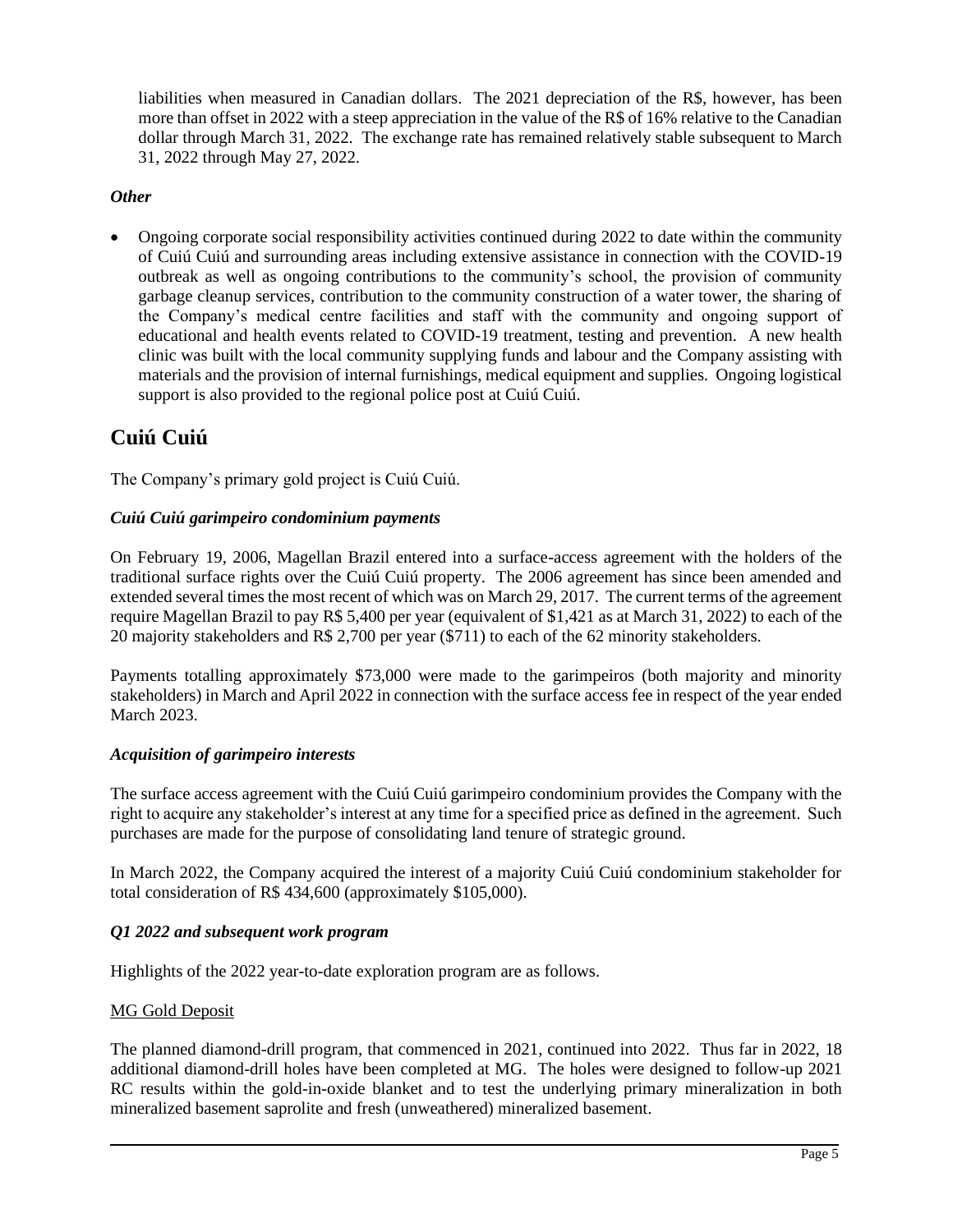Results both in the oxide blanket and in the primary mineralization largely confirms the 2021 interpretation of gold mineralization.

Highlights of 2022 oxide mineralized drill-results include:

- [33.6m @ 0.3 g/t](mailto:33.6m@0.3g/t)
- [25.0m @ 0.6 g/t](mailto:25m@0.6g/t)
- 44.0m @  $0.5$  g/t
- 18.0m @ 1.0 g/t
- [36.0m @ 1.1 g/t](mailto:36m@1.1g/t)

Highlights of 2022 unoxidized primary mineralization drill-results include:

- [2.6m @ 28.9 g/t,](mailto:2.6m@28.9g/t) including [1.0m @ 64.6 g/t](mailto:1m@64.6g/t)
- [1.6m @ 32.8 g/t,](mailto:1.6m@32.8g/t) including 0.6m @ 86.1 g/t
- [17.5m @ 4.0](mailto:17.5m@4g/t) g/t, including [5.5m @ 10.5 g/t](mailto:5.5m@105g/t)
- [31.0m @ 1.3 g/t,](mailto:31m@1.3g/t) including [0.5m @15.5 g/t](mailto:0.5m@15.5g/t)

#### Central Gold Deposit

An initial 5,500m diamond-drill program commenced at Central in late 2021. Historically wide-spaced drilling was carried out in order to outline the extent of mineralization along strike and at depth. Due to wet overburden that covers much of the deposit, the historic collar locations were generally quite far from the core of the deposit. As a result, the historic program provided virtually no information about the potential blanket at Central and very limited information regarding highly weathered and oxidized basement-saprolite mineralization.

The ongoing program is designed to provide information to aid in defining the extent of oxide-blanket material, establishing the extent of basement saprolite mineralization and better understanding, defining and proving continuity of higher-grade gold zones within the primary unweathered basement mineralization.

A total of ten holes have been drilled thus far in 2022.

Highlights of 2022 oxide mineralization drill intercepts include:

- 11.0m @  $0.7 \frac{\text{g}}{\text{t}}$
- 68.2m @  $0.8 \text{ g/t}$
- [55.5m @ 1.1 g/t](mailto:55.5m@1.1g/t)
- [37m @ 1.3 g/t,](mailto:37m@1.3g/t) including [1.6m @ 13 g/t](mailto:1.6m@13g/t)
- [18.3m @ 0.7 g/t](mailto:18.3m@0.7g/t)
- $12.0m \ @ \ 0.7 g/t$

Highlights of 2022 unoxidized primary mineralization drill intercepts include:

- [23.8m @ 5.5 g/t,](mailto:23.8m@5.5g/t) including 0.7m @ 98.4 g/t
- [60.0m @ 0.8 g/t,](mailto:60m@0.8g/t) including [14.0m @ 1.0 g/t](mailto:14.0m@1.0g/t)
- [1.7m @ 14.9 g/t,](mailto:1.7m@14.9g/t) including  $1.1m$  @ 22.2 g/t
- 12.8m  $@ 1.0 g/t$
- [17.5m @ 1.9 g/t,](mailto:17.5m@1.9g/t) including  $3.2m$  @  $5.3$  g/t
- $30.4m \ @ \ 1.1 g/t$
- [9.6m @ 16.4 g/t,](mailto:9.6m@16.4g/t) including 1.2m @ 112.0 g/t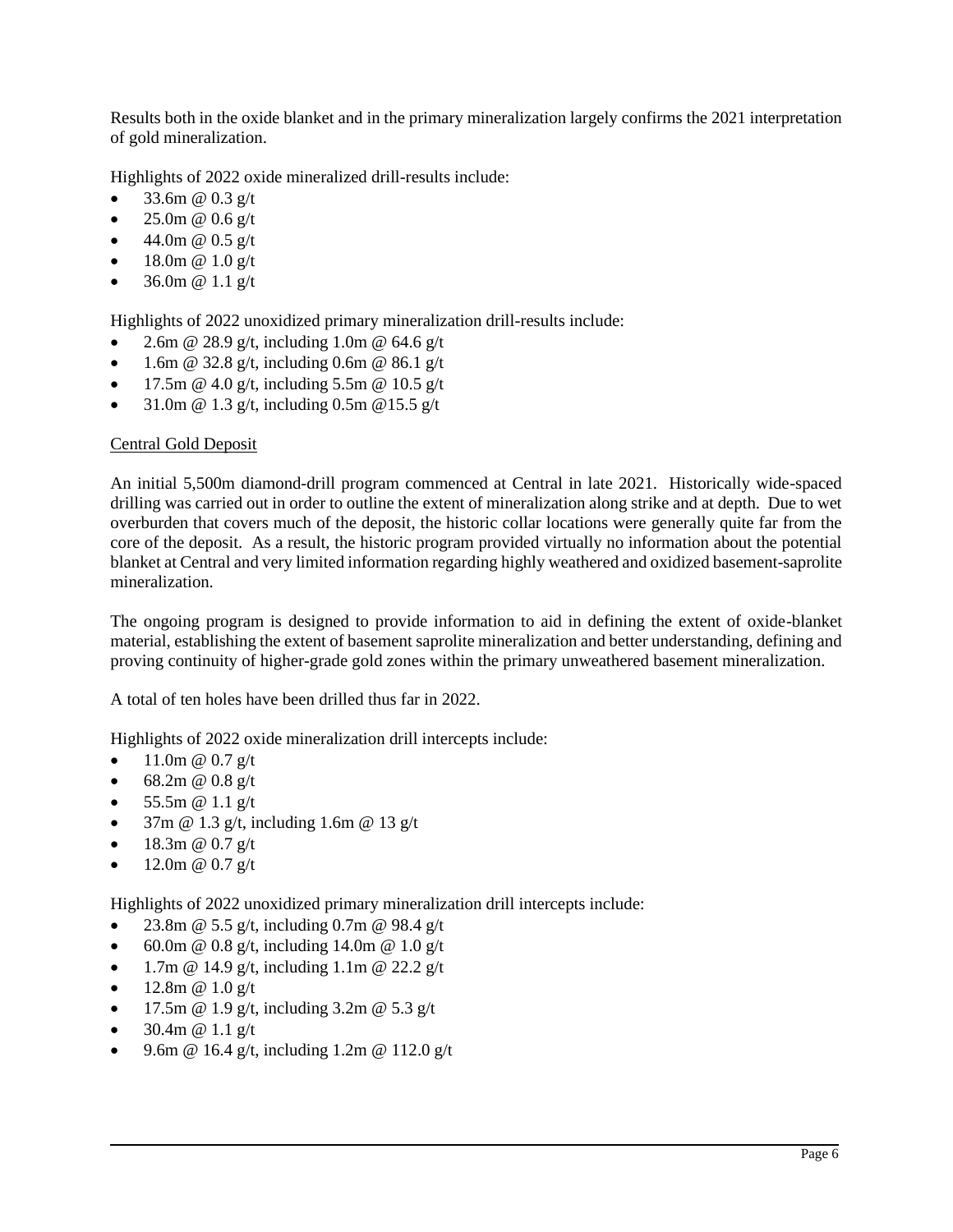#### PDM Target

The first-phase 2021 PDM diamond-drill program was extended into 2022. An additional seven holes were drilled to further explore for PDM primary gold mineralization within fresh basement rocks below the PDM gold-in-oxide blanket. Results to date indicate a northwest-trending mineralized structure dipping steeply southwest. Drilling at this target was suspended temporarily, while awaiting backlogged assay results to return from the lab. Drilling is expected to resume later in the year once the backlogged results are interpreted and integrated. In the meantime, the diamond rig was redeployed to test the main Machichie zone.

Highlights of drill results in the primary mineralization include:

- [6.5m @ 3.2 g/t,](mailto:6.5m@3.2g/t) including [0.5m @ 39.5 g/t](mailto:0.5m@39.5g/t)
- [5.8m @ 2.8 g/t,](mailto:5.8m@2.8g/t) including [2.5m @ 6.1 g/t](mailto:2.5m@6.1g/t)
- [3.0m @ 4.7 g/t,](mailto:3m@4.7g/t) including 1.0m @ 13 g/t
- [8.0m @ 6.7 g/t,](mailto:8m@6.7g/t) including 2.0m @ 23.2 g/t
- 18.0m @ 2.5 g/t, including 3.0m @ 10.5 g/t

#### Machichie Main Zone

A trenching program testing on strike to the west of the main Machichie mineralized zone started in late 2021. That program remains ongoing. To date, a total of 13 trenches totalling 660m were excavated. Assay results indicate the Machichie structure may extend 300m further to the west than previously thought.

Trench result highlights include:

- [5m @ 8.3 g/t,](mailto:5m@8.3g/t) including [1m @ 37.8 g/t](mailto:1m@37.8g/t)
- 0.6m @  $12.9 \text{ g/t}$
- [11m @ 1.2 g/t,](mailto:11m@1.2g/t) including [0.6m @ 9.6 g/t](mailto:0.6m@9.6g/t)
- [38.6m @ 0.7 g/t,](mailto:38.6m@0.7g/t) including [2m @ 3.9 g/t](mailto:2m@3.9g/t)

A diamond-drill program commenced recently using the rig that was redeployed from PDM. Two holes have been completed and assays are pending.

#### Other Targets

The fifth rig, which was contracted during Q1 2022, was assigned to test earlier stage regional targets; this rig will be released in early June 2022. Five holes have been drilled in 2022 at Indio in the same area previously drilled by Cabral's RC rig, which returned 5m  $\omega$  2.67 g/t. Assays are pending.

Exploration activity undertaken through 2021 and 2022 to date has successfully discovered several new gold-in-oxide blanket mineralized zones, improved the definition of higher grade bedrock mineralization at MG and Central and identified a number of high-grade basement targets for drill testing in other areas of the Cuiú Cuiú property.

#### *Mineral resource estimates and PEA*

Two principal gold deposits have been defined at Cuiú Cuiú and contain NI 43-101 compliant Indicated resources of 5.9Mt @ 0.90g/t (200,000 oz) and Inferred resources of 19.5Mt @ 1.24g/t (800,000 oz). The resource estimate is described in the technical report concerning the Cuiú Cuiú project dated March 25, 2021 (amended June 28, 2021), with an effective date of June 19, 2021, is available on [www.sedar.com.](http://www.sedar.com/)

The Company plans to release an updated mineral resource estimate in Q4 2022, followed by an independent NI 43-101 technical report for the Cuiú Cuiú property. The NI 43-101 report is expected to include a revised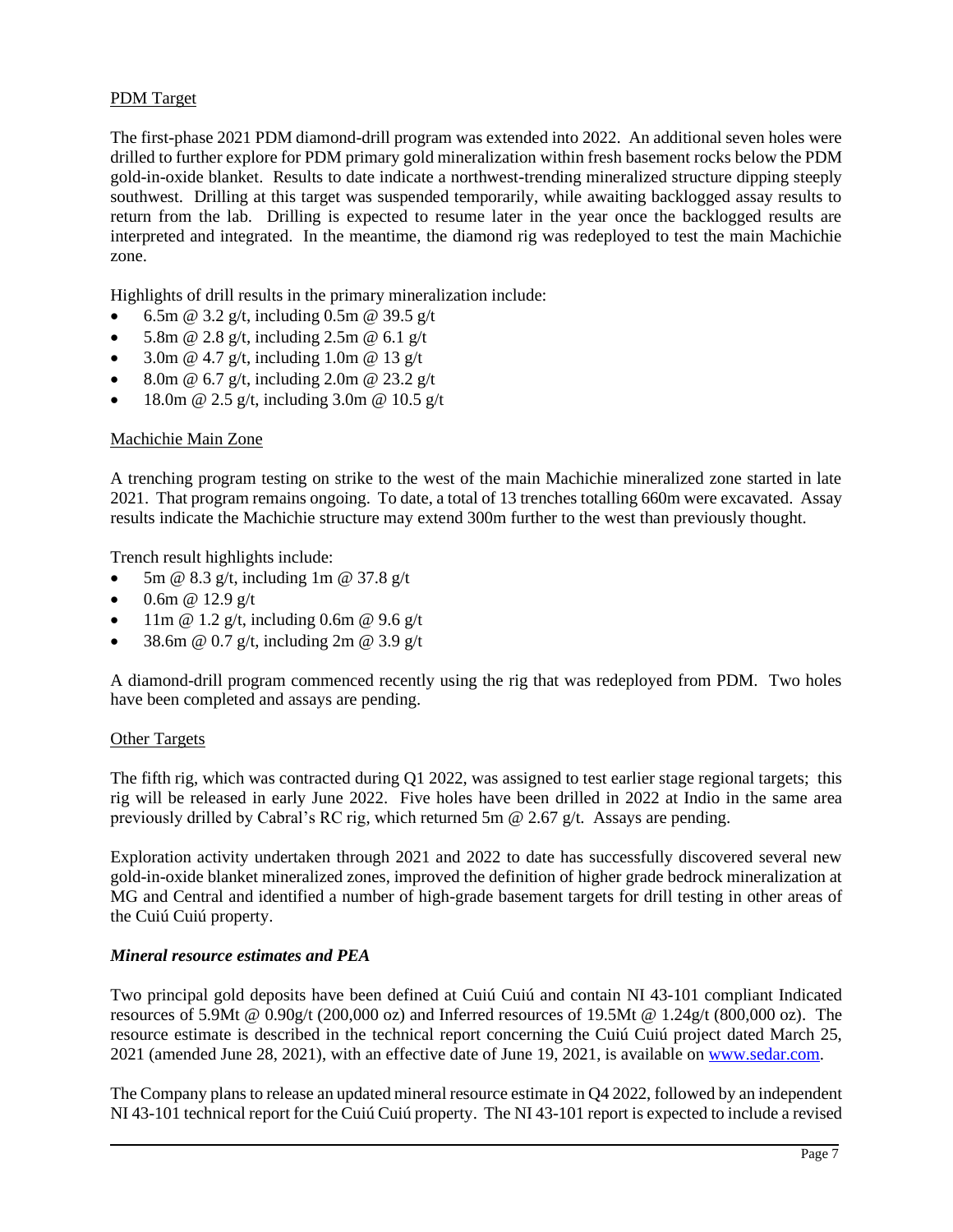resource estimate for the MG gold deposit, maiden resource estimates for the MG and PDM gold-in-oxide blankets and a maiden resource estimate for the Machichie gold target. In addition, the current Central resource estimate, which includes both oxide and basement resources, is expected to be updated using revised gold prices and cost estimates, as well as some revisions to existing wireframe models based on recent drilling. The drilling program at Central will not be sufficiently advanced by Q4 2022 to justify a fulsome new wireframe resource model, as drilling is scheduled to continue throughout 2022 and into 2023. A further update for the Central mineral resource estimate is anticipated in mid-2023.

The Company also plans to complete a PEA focussed on exploitation of the unconformable gold-in-oxide blankets and oxidized saprolite basement at MG, PDM and Central, utilizing revised and maiden resources. The PEA work is expected to commence immediately following the completion of the Q4 2022 mineral resource estimate.

The Company has retained SLR Consulting (Canada) Ltd. ("**SLR**") of Toronto. SLR will prepare the NI 43-101 technical report and both the new and revised resource estimates. It will also oversee the forthcoming PEA process.

In anticipation of the PEA and upcoming mineral resource estimates, the Company engaged Kappes, Cassiday & Associates of Reno, Nevada to complete heap-leach testing on mineralized oxidized basement and blanket materials. This work was well advanced as at May 27, 2022 and final reporting is expected in June 2022.

Metallurgical studies are also being conducted in Brazil with Testwork Desenvolvimento do Processos Ltda based in Belo Horizonte, together with GSEM Engenharia Mineral to better understand the potential process flowsheets of both the oxide and unweathered primary mineralization, as well as tailings characterisation. These studies will enable the Company to propose alternatives to traditional tailings dams with application of dewatering, filter press and dry-stacking technologies. It is expected that the removal of the tailings dams from any future proposed mine in Brazil will ultimately expedite the licensing approval process with both the ANM and SEMA. Results are expected in late Q3 2022.

#### *Exploration outlook*

The 2021 Cabral drilling campaign was initially largely focused in and around the MG gold deposit, but has since expanded to test targets in and around the Central deposit resulting in the discovery of the PDM goldin-oxide blanket and more recently a primary zone of gold mineralization below that mineralized oxide blanket.

The MG drilling program has been very successful and is expected to continue through Q3 2022. It has already resulted in the discovery of a new gold-in-oxide blanket mineralized zone and continues to refine and delimit both the near-surface oxide mineralization and the underlying primary fresh basement gold deposit. Emphasis continues to be placed on the definition of higher-grade zones.

The Company announced in November 2021, that it was turning its attention to the Central trend which has been traced along a northwest trend using magnetic data and soil and auger geochemical sampling for a distance of five kilometres. It extends from the Central Southeast target, through the Central gold deposit and northwest to the recently identified PDM gold-in-oxide blanket. This trend includes a number of excellent early-stage targets, notably the Central Southeast target, where historic drilling returned 27m @ 6.9 g/t gold, and the Mutum target, where surface trenching previously returned 32m  $\omega$  1 g/t gold. The initial 2021 and 2022 focus, however, has been PDM and Central. It is expected that the drill currently testing MG will be re-deployed to Central, once the MG program is complete.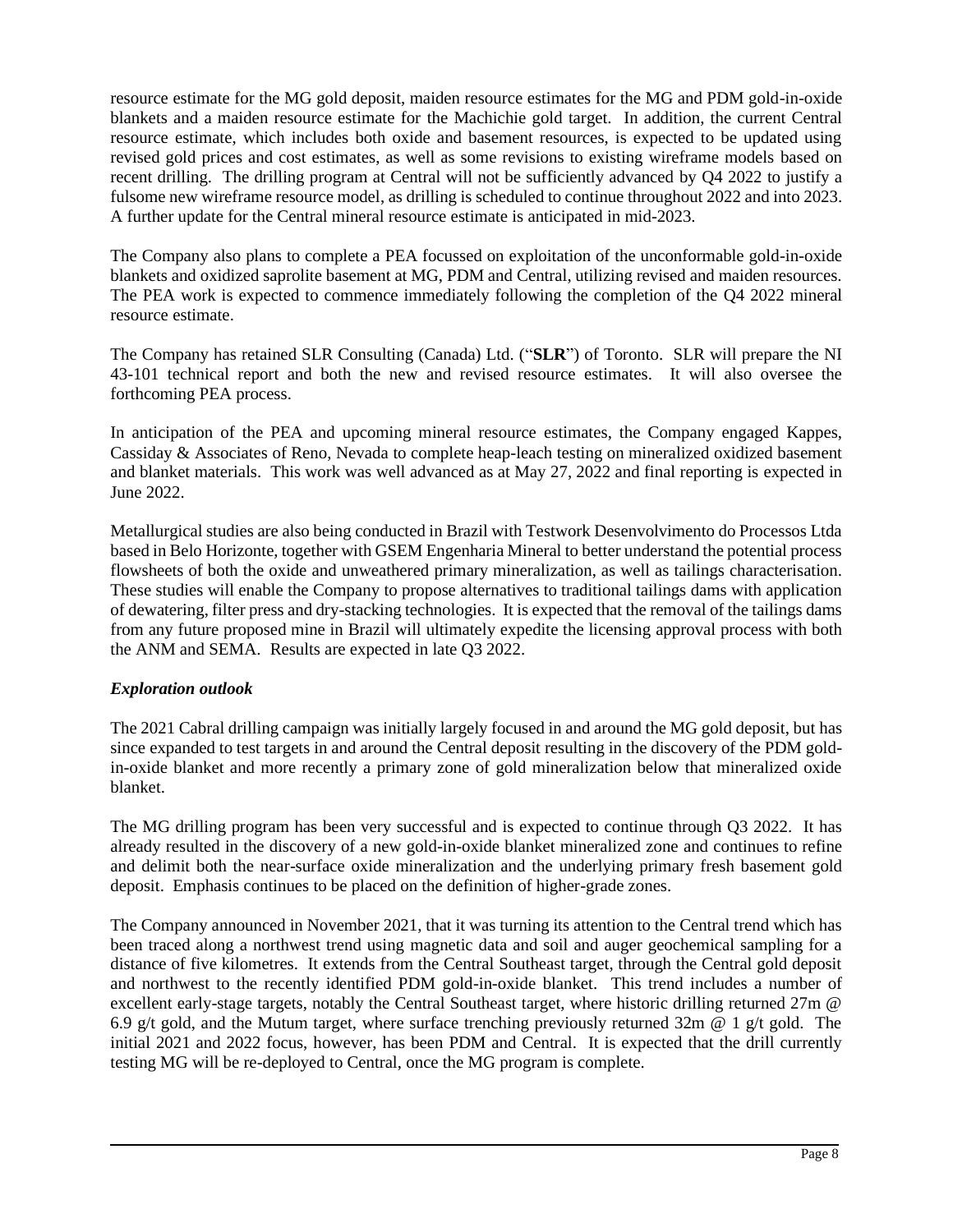Machichie infill and down-dip drilling has commenced in preparation for the maiden resource estimate. Results are also pending on a number of surface trenches recently excavated along strike. This drilling program is expected to continue at Machichie Drilling at Machichie is expected to continue until the resource is defined, after which time, the drill rig is planned to be re-deployed to PDM. .

RC drilling will continue to focus on drilling gold-in-oxide blanket mineralization and mineralized saprolite. The RC rig is currently completing infill drilling at PDM, but is expected to move to complete shallow infill drilling at MG and then Central during Q3 2022.

#### *Use of proceeds*

A comparison of use of proceeds disclosed in the short form prospectus dated June 28, 2021 that was issued in connection with the July 2021 bought-deal financing to actual spend for the ten months ended March 31, 2022 is as follows

|                                             |                 | 10m ended      |             |
|---------------------------------------------|-----------------|----------------|-------------|
|                                             | Use of proceeds | March 31, 2022 | Variance    |
| Total available funds:                      |                 |                |             |
| Gross proceeds from the offering            | 11,500,920      | 11,500,920     |             |
| Estimated working capital as at May 31,     | 2,350,000       |                |             |
| Gross proceeds and other available funds    | 13,850,920      |                |             |
| Less:                                       |                 |                |             |
| Underwriters' fees                          | (690, 055)      | (562, 853)     | 127,202     |
| Estimated expenses and cost of the offering | (350,000)       | (418, 739)     | (68, 739)   |
|                                             |                 |                |             |
|                                             | 12,810,865      | 10,519,328     | 58,463      |
|                                             |                 |                |             |
| Drill programs                              | 8,200,000       | 6,786,981      | (1,413,019) |
| Other exploration expenditures              | 1,600,000       | 1,554,418      | (45,582)    |
| Fixed assets                                | 300,000         | 1,239,565      | 939,565     |
| Mineral claim maintenance and acquisition   | 400,000         | 685,805        | 285,805     |
|                                             | 10,500,000      | 10,266,769     |             |
| Operating expenses (non-exploration)        | 1,200,000       | 960,746        | (239, 254)  |
| Contingency (5%)                            | 585,000         |                | (585,000)   |
|                                             | 12,285,000      | 11,227,515     | (1,057,485) |
| Working capital                             | 525,865         |                |             |
|                                             | 12,810,865      | 11,227,515     |             |
|                                             |                 |                |             |

Actual exploration spend and non-exploration operating expenses for the ten months ended March 31, 2022 have been consistent with the stated use of proceeds. Expenditures on fixed assets have, however, been considerably in excess of budget due primarily to both increases in the scope of camp construction activity undertaken and a general underestimation of the costs of construction (see 'Cuiú Cuiú - Camp and other construction'). Mineral claim maintenance and acquisition expenditures have also been in excess of budget (but not to the same extent as fixed asset expenditures), due to the unbudgeted acquisition of interests in the Cuiú Cuiú condominium (see 'Cuiú Cuiú - Acquisition of garimpeiro interests').

#### *Cumulative exploration expenditures*

Cumulative exploration spend incurred on the Cuiú Cuiú property through March 31, 2022 by the Company and a previous owner of the property amounts to approxiamtely \$42.8m as follows: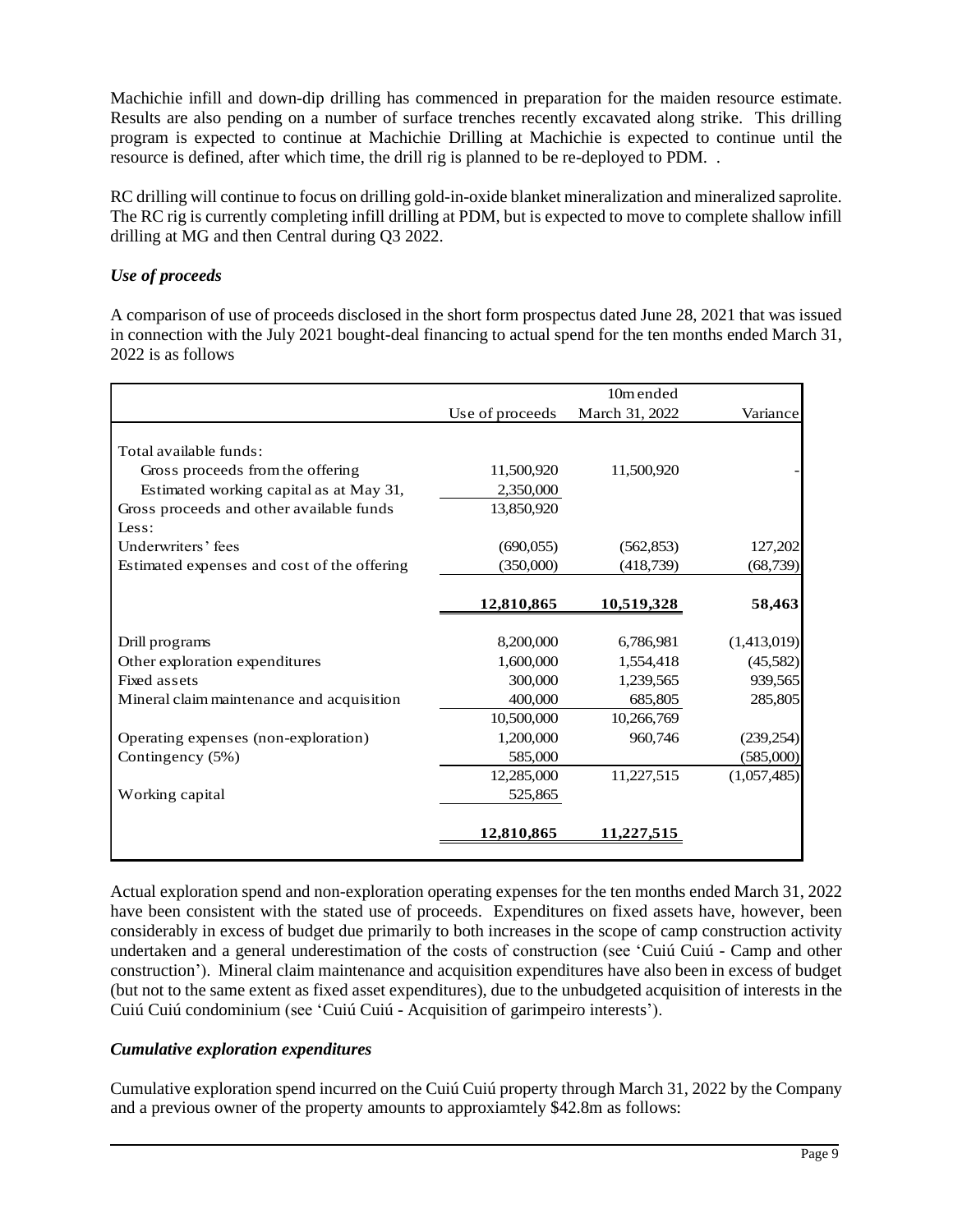|     |                  |                              | Dec. 31, 2021 |           | 3 months ended |           |              |  |
|-----|------------------|------------------------------|---------------|-----------|----------------|-----------|--------------|--|
|     | $\left(1\right)$ |                              | (2)           |           | March 31, 2022 |           | Total        |  |
|     |                  |                              |               |           |                |           |              |  |
|     |                  | -S                           |               | \$        |                |           | 17, 136, 225 |  |
|     | 7,187,040        |                              | 4,227,624     |           | 493,542        |           | 11,908,206   |  |
|     | 1,255,833        |                              | 4,110,707     |           | 721,096        |           | 6,087,636    |  |
|     | 1,178,055        |                              | 1,478,387     |           | 56,749         |           | 2,713,191    |  |
|     | 931,739          |                              | 1,490,712     |           | 248,136        |           | 2,670,587    |  |
|     | 832,789          |                              | 525,225       |           | 139,631        |           | 1,497,645    |  |
|     | 772,114          |                              |               |           |                |           | 772,114      |  |
| -\$ | 24,409,763       | -\$                          | 15,665,675    | \$        | 2,710,166      | \$        | 42,785,604   |  |
|     | \$               | Previous owner<br>12,252,193 |               | 3,833,020 |                | 1,051,012 | - \$         |  |

(1) Relates to exploration expenditures incurred from the initial establishment of Magellan Brazil in 2005 through April 16, 2016 when Magellan Brazil was transferred from Magellan Minerals Ltd. to CGBC (formerly Cabral Gold Ltd.) through a series of transactions. CGBC became a wholly owned subsidiary of Cabral Gold Inc. on October 30, 2017

(2) Relates to exploration expenditures incurred from October 30, 2017 through December 31, 2021. Virtually no exploration activity was undertaken from April 16, 2016 through October 30, 2017

(3) Compiled based on previously reported annual financial statements denominated in Canadian dollars

#### *Permitting process*

On December 23, 2020, the EIA-RIMA (environmental background study) was submitted as part of the mining applications for 850.615/2004 and 850.047/2005 within the legally required timeframe.

At the same time, an application for six trial mining licenses (*Guias de Utilizacao*) covering an area of approximately 250 hectares was submitted for the Central, PDM, MG and Machichie areas of which two were granted by the ANM on February 3, 2021 (one for each tenement 850.615/2004 and 850.047/2005, on the MG and Machichie target areas).

Teams from the Para State Environmental Authority (*SEMA*) conducted a preliminary field visit in August 2021 and completed their field audit in early November 2021, both as part of the trial mining licence process. It is anticipated that the Installation Licenses (LIs) for the trial mining licenses will be available in Q2 2022 and the Operating Licenses (LOs) in the second half of 2022.

An application for reconsideration of the trial mining licences to increase the total volume was submitted on March 15, 2022 and a positive technical analysis was approved on March 18, 2022. The request was voted on by the Directors of the ANM on May 25, 2022 and the increase in volume was approved. This increase expands the capacity of the two *Guias De Utilizacao* to up to 200,000 tonnes per year on the western 850.615/2004 tenement which includes PDM, Central, and the western portions of the Machichie and MG targets. In addition, a further 100,000 tonnes per year capacity on the eastern tenement, 850.047/2005, including the eastern portions of the Machichie and MG targets.

A request for analysis of the EIA-RIMA will be made in Q2 2022 to help fast-track the environmental licensing process to receive the Preliminary License in early 2023.

#### *Corporate social responsibility*

Corporate social responsibility activities within the surrounding community of Cuiú Cuiú continued in 2022 to date including the following:

• Ongoing contributions to the community's school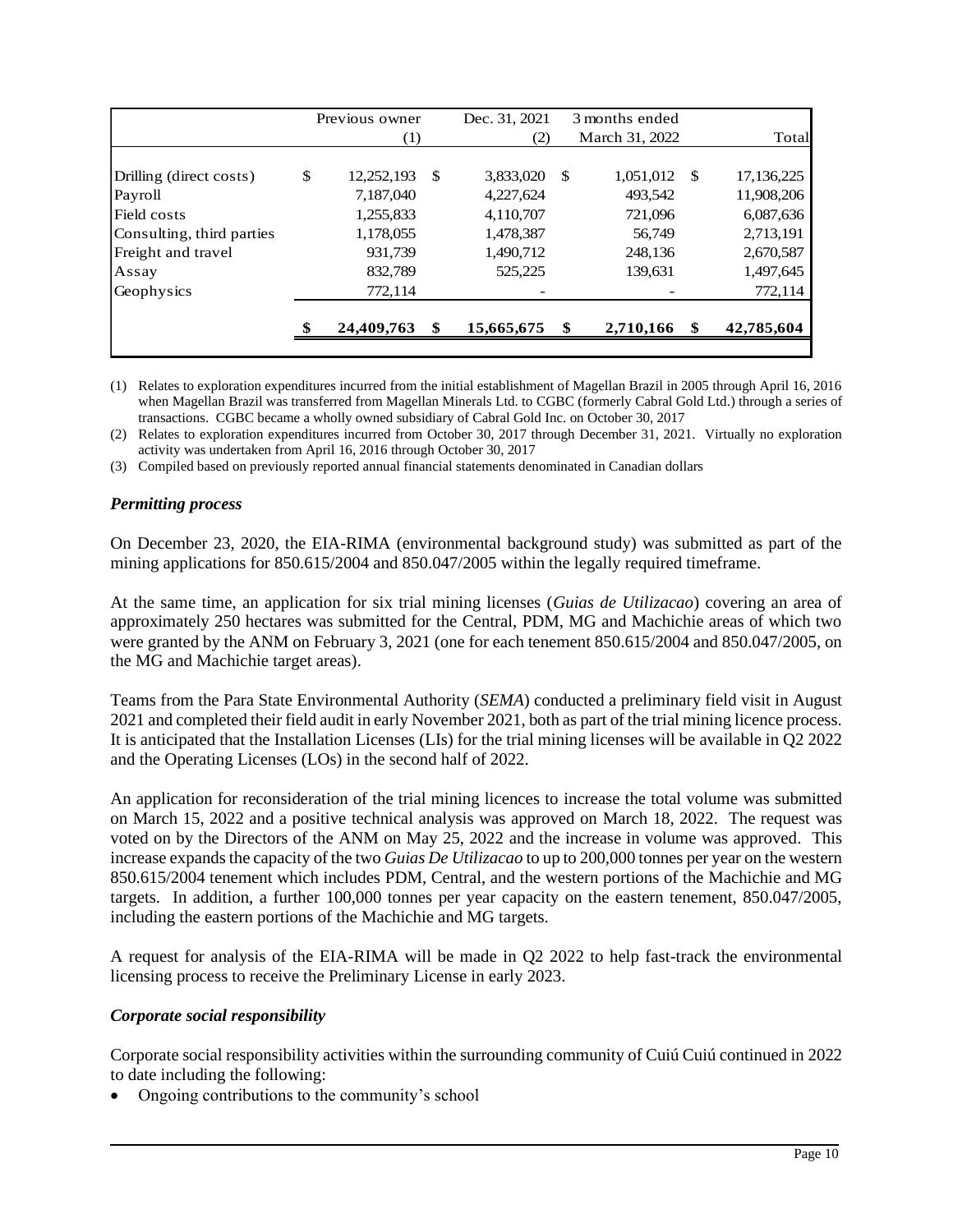- Contribution to the construction of water tanks to better utilize the water bore previously supplied by the Company. Plans are in place to improve the water distribution in the community in the summer of 2022 and provide additional water bores, if necessary, to meet demand
- The provision of basic sanitation services in the village of Cuiú Cuiú through the maintenance of a garbage collection service three times a week, creation of a landfill, education programs and various other initiatives
- Sharing of the Company's medical centre facilities and related staff with the community with extensive assistance provided to the community in terms of both personnel and medical resources in connection with the COVID-19 pandemic
- Ongoing provision of space for the local police post and logistical support to the police
- Ongoing discussions are continuing to help facilitate the construction of a new school in July 2022, to be financed by the local government
- New radio tower infrastructure built by Cabral in partnership with Nova Net provided dramatically improved radio and internet communication for the project. Some of the excess bandwidth has been liberated to provide better communications for the Cuiú Cuiú community with third parties providing all-weather stable internet services for Cuiú Cuiú residents. Previously, internet access was provided by unstable satellite services.

The support of the local community is extremely important in the permitting process.

#### *Camp and other construction*

The Company continued the construction of the camp at Cuiú Cuiú in 2022 to date including the following:

- The process of recovering and transferring the historical core to the new core shed commenced in early 2021 and was completed in Q1 2022
- Construction of administrative office, warehouses with operational vehicle workshop, fuel depots (including the acquisition of fuel tank systems) and recreational areas (completed in Q2 2022).

The current phase of camp construction was completed in May 2022. There are no plans to incur any further expenditures on camp construction through the end of 2022.

#### *Company response to COVID-19*

In order to protect both staff and the local Cuiú Cuiú community from COVID-19, the Company introduced a number of COVID-19 protocols in 2020 that met and, in most cases, exceeded the requirements issued by federal, state and local governments. Testing of all personnel (both employees and contractors) before entering the project is obligatory and suspected cases onsite are isolated and removed from site immediately for treatment in Itaituba when necessary. These initiatives also include the ongoing testing of all employees and contractors and have continued in force through April 29, 2022.

All employees and third-party contractors are provided with medications and vitamin supplements to help enhance their immunity against COVID-19 and are regularly monitored by the Company's in-house nursing staff for any early signs of illness and treated accordingly. Health and safety protocols are reinforced on a daily basis with safe practices in place to reduce the risk of transmission.

In early and mid 2021, the vaccination of employees was provided both onsite and when on break in Itaituba where vaccinations were well advanced for the general population aged 18 and older. A register of all vaccinated employees is maintained and all employees are fully vaccinated

As part of its ongoing corporate social responsibility initiatives, the Company has provided extensive support to the town of Cuiú Cuiú during the current COVID-19 crisis through the provision of medical personnel and supplies (including masks and test-kits) to the community and the maintenance of a medical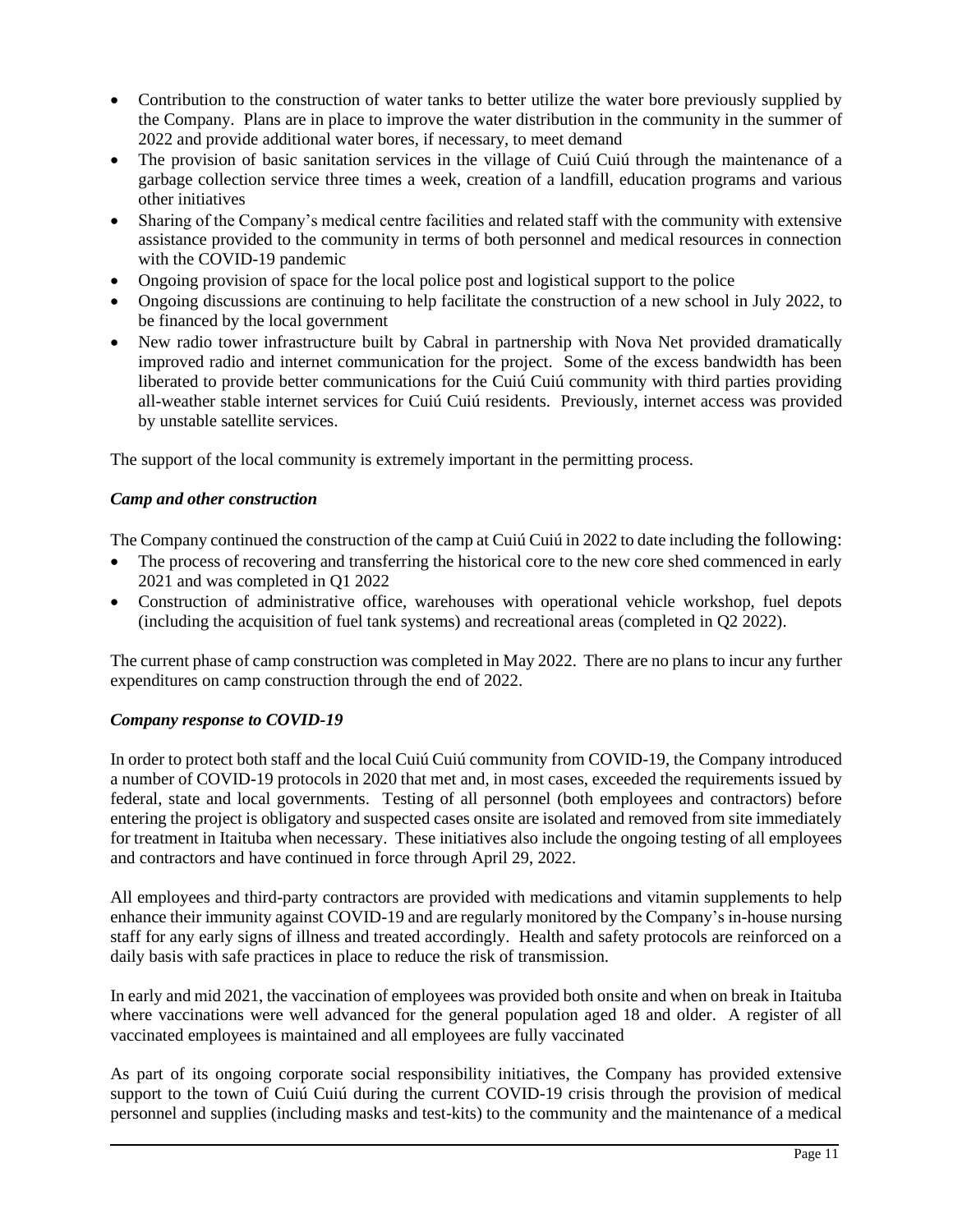outpost in Cuiú Cuiú to serve not only the Company's own staff, but also local partners and the broader community. Visits by the Brazilian Health department to the Cuiú Cuiú community were sponsored by the Company. The majority of the Cuiú Cuiú community have now been vaccinated through these initiatives and COVID-19 cases are rare.

Brazil suffered in 2021 from the much-publicised growth in the spread of COVID-19 including variants throughout the country. Brazil, however, now has one of the highest COVID-19 vaccination rates in the world and COVID-19 restrictions were revoked in much of the country in Q1 2022. Most restrictions of movement related to COVID-19 and day to day activities have now been removed apart from domestic and international travel.

#### *Outlook*

The Company's exploration plans for the next three to six months is planned to be a continuation of the initiatives described above and summarised as follows:

- Drilling is planned to continue utilizing two contracted diamond-drill rigs and the Company's whollyowned RC rig
- The Company plans to release an updated mineral resource estimate in Q4 2022 followed by an independent NI 43-101 technical report for the Cuiú Cuiú property
- The Company also plans to complete a PEA focused on exploitation of the unconformable gold-inoxide blankets and oxidized saprolite basement at MG, PDM and Central, utilizing revised and maiden resources. The PEA work is expected to commence immediately following the completion of the Q4 2022 mineral resource estimate
- To advance permitting, the Company will continue all necessary actions required in the permitting process
- Public audiences are expected to be conducted in late Q3 2022 following analysis of the EIA-RIMA report which was submitted as part of the Brazilian permitting process
- Environmental licensing for the six trial mining licenses is ongoing. Installation Licenses are expected to be published in Q2 2022, while the Operating Licenses are expected to be published in the second half of 2022
- A number of metallurgical studies on mineralized material from the gold-in-oxide blanket and fresh basement are ongoing. Results are expected during Q3 2022.

All expiry dates of licences were officially extended due to the COVID-19 pandemic for an additional 15 months from the original expiry dates.

# **Poconé properties**

The Company was a party to two sets of agreements with third parties pursuant to which mineral properties in the Poconé region of the state of Mato Grosso were to be identified, explored and developed. The first agreement was entered into between Magellan and ECI Exploration & Mining Inc. ("**ECI**") on October 17, 2011 effective December 2009 pursuant to which ECI and Magellan would share equally in the rights and responsibilities associated with the identification, exploration and development of mineral properties (the "**ECI Venture**"). The second set of agreements was between Magellan, ECI and Brasil Central Engenharia Ltda. ("**Brasil Central**") pursuant to which Magellan, ECI, and Brasil Central would seek to identify, explore and develop mineral properties through a newly incorporated entity, Poconé Gold Mineração Ltda. ("**PGM").** Magellan Brazil held a 35% interest in PGM until September 26, 2018.

Magellan's rights and responsibilities associated with both the ECI Venture and PGM were transferred to CGBC pursuant to an agreement dated April 15, 2016 between CGBC, Magellan and ECI.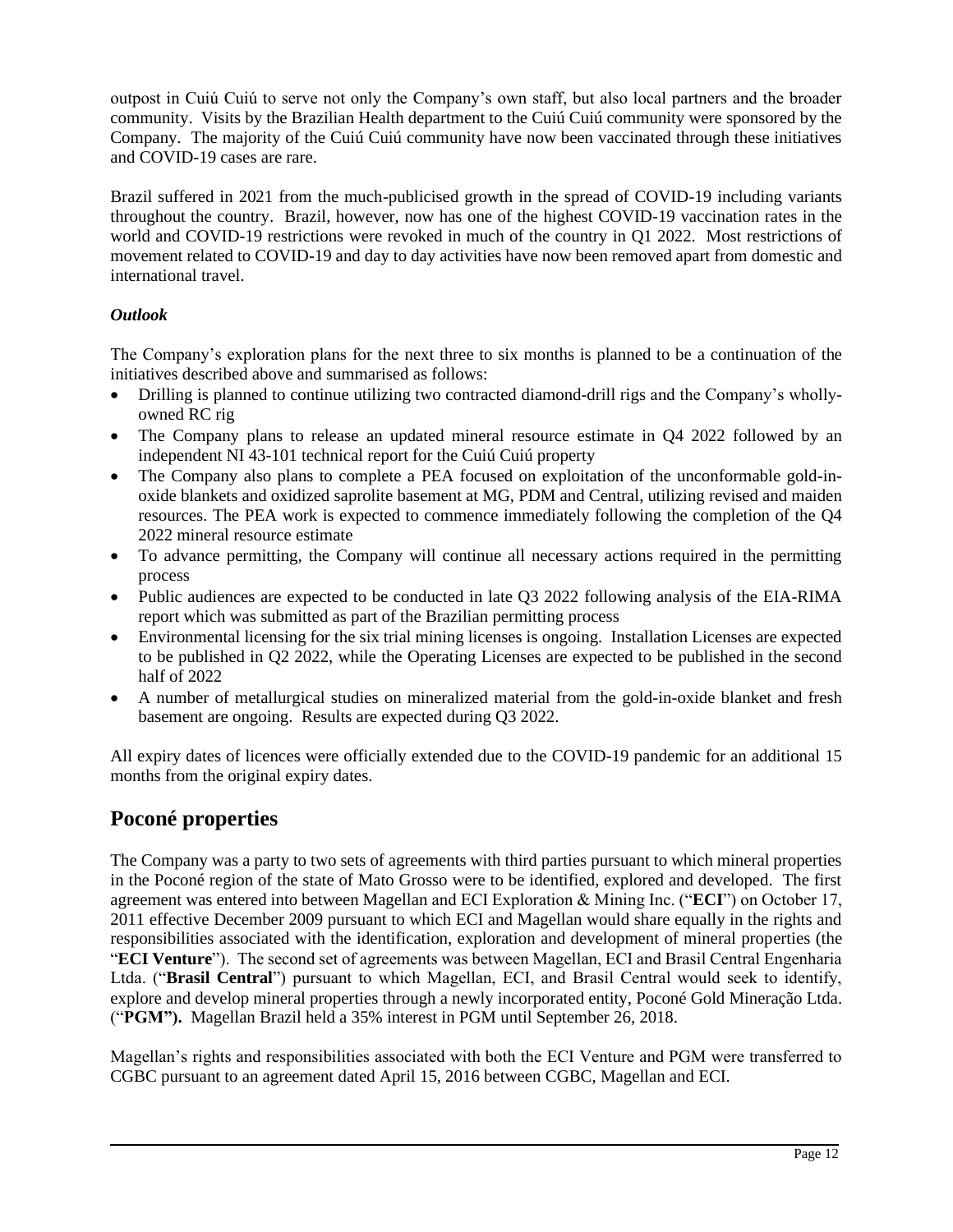While the Poconé properties have never had a carrying value in the books of the Company, Magellan Brazil's share of various liabilities relating to the ECI Venture and PGM were recognised.

Virtually no exploration activity was undertaken on any of the Poconé properties since 2012, however, claim maintenance charges continued to be incurred and certain of these charges were restructured. In addition, the Company historically incurred various other charges and realised proceeds on the liquidation of certain assets relating to both the ECI Venture and PGM.

In August 2015, ECI received notification that a former optionor of one of the property interests acquired by ECI on behalf of the ECI Venture had filed a claim against ECI and PGM in connection with an option agreement that had been entered into with the ECI Venture in December 2009. As of April 29, 2022, no claim had been filed against the Company, however, the Company is responsible for 50% of costs of ECI pursuant to the ECI Venture agreement. The plaintiff is claiming an amount of US\$ 780,000 plus damages.

On September 26, 2018, an agreement was entered into pursuant to which the shares of PGM held by both Magellan Brazil and the Brazilian subsidiary of ECI were transferred to Brasil Central in exchange for Brasil Central taking over the debts of PGM and making nominal cash payments.

The disposal of PGM does not reduce the Company's exposure relating to the aforementioned legal claim against ECI and PGM. Furthermore, as part of the sale of PGM, Magellan Brazil and the Brazilian subsidiary of ECI provided an indemnification to PGM relating to any losses resulting from the legal claim.

Recent decisions of the applicable courts have gone against the defendants in this case which increases the risk that the Company may ultimately incur a loss. As at May 27, 2022, however, the significant uncertainty present regarding the outcome of the case and related issues is such that at this time, management is unable to estimate the likelihood of a loss ultimately being realised by the Company or the quantum and timing of any such loss should it occur. No provision has been made in the accounts for any amount associated with the claim.

# **Proposed transactions**

As at March 31, 2022 and May 27, 2022, there were no material proposed asset or business acquisitions or dispositions being contemplated.

# **Summary of quarterly results**

A summary of results in respect of the five quarters ended March 31, 2022 is as follows. This summary information has been derived from the audited consolidated financial statements and condensed interim consolidated financial statements (unaudited) of the Company.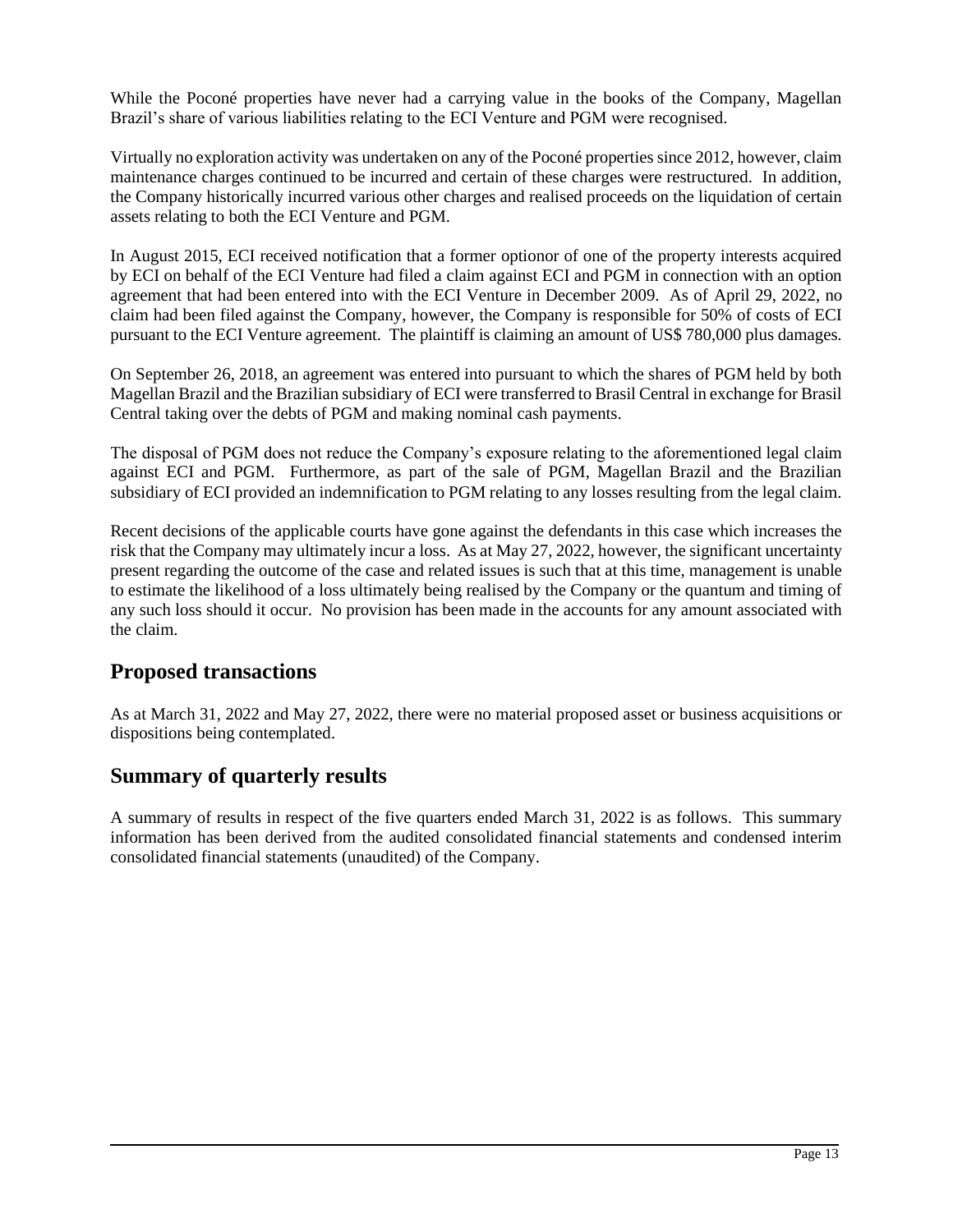#### *Statements of loss*

|                                     | Q1 2021        | Q2 2021        | Q3 2021   | O <sub>4</sub> 2021 | Q1 2022   |
|-------------------------------------|----------------|----------------|-----------|---------------------|-----------|
|                                     |                |                |           |                     |           |
| Revenue                             |                |                |           |                     |           |
| Exploration and development         | 1,460,110      | 1,525,638      | 2,575,258 | 2,699,055           | 2,764,764 |
| Diamond drill rigs (end of quarter) |                |                | 3         | 3                   |           |
| RC rigs (end of quarter)            | $\overline{c}$ | $\overline{c}$ | 2         |                     |           |
| Administration (cash):              |                |                |           |                     |           |
| Management                          | 105,991        | 104,234        | 137,743   | 109,857             | 114,193   |
| Marketing                           | 110,847        | 70,432         | 108,808   | 88,544              | 72,377    |
| Office and administration           | 32,757         | 19,928         | 26,977    | 23,521              | 28,475    |
| Listing expense                     | 23,807         | 2,058          | 10,577    | 1,808               | 13,565    |
| Professional fees                   | 19,787         | 14,398         | 13,962    | 9,654               | 11,955    |
| Travel                              |                |                |           | 10,851              |           |
|                                     | 293,189        | 211,050        | 298,067   | 244,235             | 240,565   |
| Administration (non-cash):          |                |                |           |                     |           |
| Stock-based compensation            | 249,716        | 305,918        | 568,879   | 443,933             | 346,737   |
| Depreciation                        | 68,572         | 75,734         | 102,609   | 125,452             | 147,475   |
|                                     | 318,288        | 381,652        | 671,488   | 569,385             | 494,212   |
| Foreign exchange loss (gain)        | 1,830          | 3,037          | (3,746)   | (790)               | 2,959     |
| Interest income                     | (3,913)        | (10,051)       | (12,204)  | (16, 393)           | (23,026)  |
| <b>Net loss</b>                     | 2,069,504      | 2,111,326      | 3,528,863 | 3,495,492           | 3,479,474 |
|                                     |                |                |           |                     |           |

- Exploration and evaluation: See 'Cuiú Cuiú Q1 2022 and subsequent work program'. Exploration spend increased steadily from quarter to quarter during the period under review. The initial RC drill program using the Company's own RC drill rig commenced in Q3 2020; exploration spend continued to grow thereafter with the commencement of a second RC drill program (using a contracted RC drill rig) in Q4 2020 and the diamond-drill program in Q1 2021. Exploration activity ramped up significantly again in Q3 2021 following the closing of the July 2021 bought-deal financing including the introduction of two more diamond-drill rigs to the drill program. While exploration and development spend is primarily driven by the number of drill rigs operating (see number of rigs by quarter in the above tables), other exploration and related initiatives such as soil sampling, trenching, stream-sediment sampling and permitting activity also influence costs. Volatility in the \$ to R\$ foreign exchange rate leads to a corresponding volatility in \$ denominated exploration and development spend, the vast majority of which is incurred in Brazil in R\$
- Management costs relate to compensation of the Company's officers (Executive Chairman, President and CEO and CFO). In Q3 2021, a \$15,000 bonus was paid to each of the Executive Chairman and CFO, and the Executive Chairman received a remuneration increase
- Marketing expenditures relate to attendance at conferences (virtual until Q1 2022), various advisory services and other marketing related expenditures
- Office and administration relates to the costs of operating the Company's Vancouver office
- Professional fees relate to audit and legal fees
- Stock-based compensation relates to the amortisation of tranches of stock options and RSUs granted as follows:
	- January 2019: 1,694,672 stock options having a term of five years and an exercise price of \$0.25 and vesting over two years
	- September 2019: 266,666 RSUs issued vesting over 36 months
	- September 2019: 2,575,000 stock options having a term of five years and an exercise price of \$0.15 and vesting over two years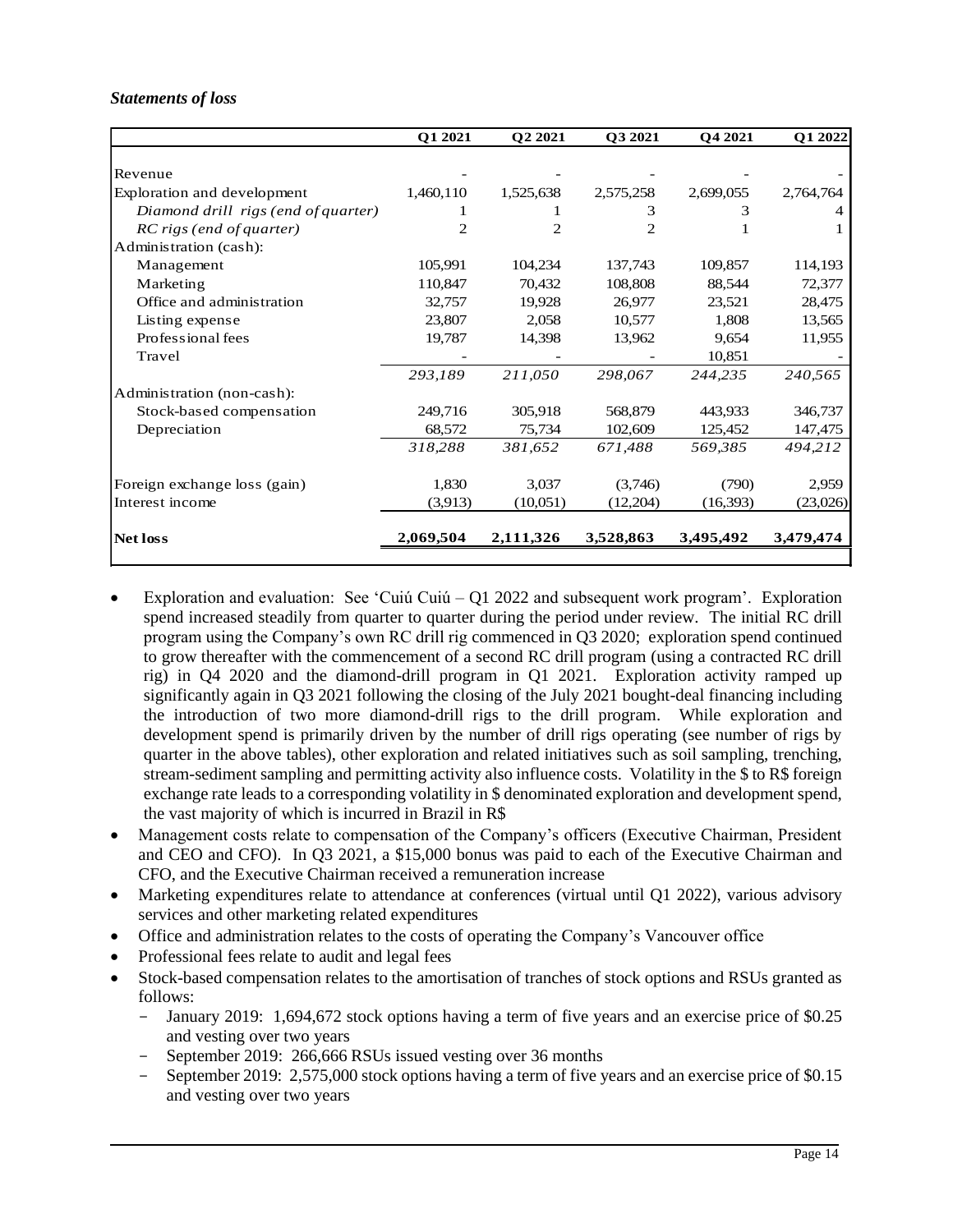- July 2020: 3,405,000 stock options having a term of five years and an exercise price of \$0.27 and vesting over two years
- August 2020: 575,000 RSUs issued vesting over 36 months
- November 2020: 1,150,000 stock options having a term of five years and an exercise price of \$0.60 and vesting over two years
- April 2021: 600,000 stock options having a term of five years and an exercise price of \$0.49 and vesting over two years
- April 2021: 85,938 RSUs issued vesting over 18 months and 498,437 RSUs issued vesting over 36 months
- August 2021: 4,050,000 stock options having a term of five years and an exercise price of \$0.51 and vesting over two years.

|                            | 31-Mar-21      | $30 - Jun-21$ | 30-Sep-21    | 31-Dec-21      | 31-Mar-22      |
|----------------------------|----------------|---------------|--------------|----------------|----------------|
|                            |                |               |              |                |                |
| Cash and cash equivalents  | 3,578,547      | 1,528,437     | 8,545,505    | 4,898,213      | 2,041,562      |
| Other current assets       | 237,185        | 222,896       | 404,773      | 323,849        | 228,472        |
| Fixed assets               | 1,181,066      | 1,350,632     | 1,649,247    | 2,030,837      | 2,362,193      |
| Mineral properties         | 1,611,962      | 1,921,272     | 2,061,357    | 2,277,461      | 2,795,840      |
| Total assets               | 6,608,760      | 5,023,237     | 12,660,882   | 9,530,360      | 7,428,067      |
| Liabilities                | 722,275        | 609,554       | 892,873      | 908,838        | 1,325,205      |
| Share capital              | 21, 202, 346   | 21,445,773    | 31, 313, 524 | 30,891,884     | 30,891,884     |
| Reserves                   | 2,764,385      | 2,930,132     | 4,150,586    | 5,020,479      | 5,367,216      |
| Other comprehensive income | (970, 941)     | (741, 591)    | (946, 607)   | (1,045,855)    | (431,778)      |
| Accumulated deficit        | (17, 109, 305) | (19,220,631)  | (22,749,494) | (26, 244, 986) | (29, 724, 460) |
| Total equity               | 5,886,485      | 4,413,683     | 11,768,009   | 8,621,522      | 6,102,862      |
|                            |                |               |              |                |                |

#### *Statements of financial position*

- Other current assets include accounts receivable and prepaid expenses. The balance increased in Q3 2021 as a result of a significant deposit paid to the drill contractor in connection with the diamond-drill program which was drawn down in subsequent quarters
- Increases in the balance of fixed assets during the period under review relate primarily to camp construction and miscellaneous capital expenditures relating to the establishment of the exploration camp at Cuiú Cuiú, the purchase and refurbishment of the RC rig, the purchase and refurbishment of several used vehicles to be used at Cuiú Cuiú and the purchase of various other camp tools and equipment (see 'Cuiú Cuiú - Camp and other construction'). The balance also includes the cost of a 30 hectare plot of land in Cuiú Cuiú that was purchased by Magellan Brazil in early 2016 prior to its acquisition by Cabral. The cost of fixed asset additions have been offset by depreciation expense and the impact of the general deterioration in the value of the Brazilian reais relative to the Canadian dollar in 2021
- The balance of mineral properties relates to capitalised mineral property acquisition and claim maintenance costs. Increases relate to claim maintenance expenditures comprising payments to both the Brazilian authorities (Q1 and Q3 of each year) and members of the Cuiú Cuiú garimpiero condominium (Q1 and Q2 of each year) as well as various surface access payments and acquisition expenditures relating to other parts of the Cuiú Cuiú district (including both majority and minority interests in the Cuiú Cuiú garimpeiro condominium; see 'Cuiú Cuiú - Acquisition of garimpeiro interests'). As is the case with fixed assets, mineral property additions in 2021 were offset by decreases associated with the general deterioration in the value of the Brazilian reais. With the exception of \$237,176, the March 31, 2022 balance related entirely to Cuiú Cuiú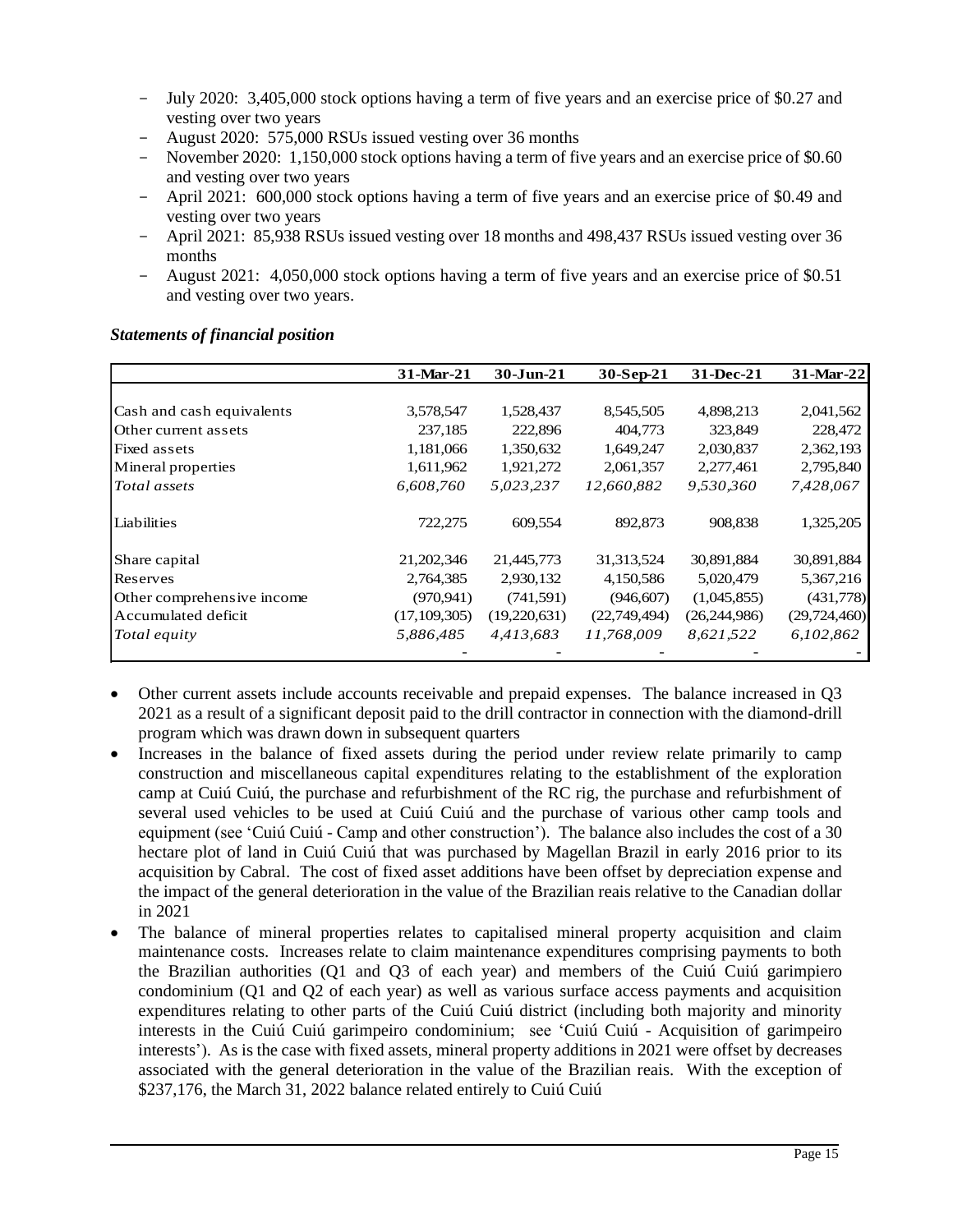- The balance of accounts payable and accrued liabilities increased through March 31, 2022 due to the significant increase in the scope of exploration activity through 2021 with the initiation of the three drill programs growing to a total of five rigs in Q3 2021 as well as camp construction activity and seasonal issues impacting payroll liabilities. The significant growth in liabilities in Q1 2022 was attributable to the agreed deferral of one month's contract drilling charges relating to the diamond drill program (see 'Cuiú Cuiú – Q1 2022 and subsequent work program')
- The increases in share capital during the period under review relate to the exercise of share purchase warrants and stock options (total of \$4,964,900) in the second half of 2020 and proceeds realised on the July 2021 financing. The reduction in share capital in Q4 2021 was attributable to a classification adjustment with reserves.

# **Liquidity and going concern**

As at March 31, 2022, the Company had a cash balance of \$2,041,562, and net working capital of \$944,829. The Company expects to expend its existing cash balance and the proceeds of the term loan (as described below) by mid to late June 2022.

#### *Going concern*

The nature of the Company's operations results in significant expenditures for the acquisition and exploration of mineral properties. To date, the Company has not generated any revenue from mining or other operations as it is considered to be in the exploration stage.

The Company's ability to continue as a going concern is dependent upon its ability to obtain additional funding through equity financing provided by the Company's existing shareholders and/or new shareholders or through other arrangements. There is no assurance that the Company will be successful in this regard. These material uncertainties may cast significant doubt on the Company's ability to continue as a going concern.

The recoverability of the carrying value of mineral properties and deferred expenditures is dependent upon a number of factors including the existence of recoverable reserves, the ability of the Company to obtain financing to maintain properties in good standing and continue exploration and development and the discovery of economically recoverable reserves.

The Company's financial statements do not reflect the adjustments to the carrying values of assets and liabilities and the reported expenses and balance sheet classifications that would be necessary were the going concern assumption deemed to be inappropriate. These adjustments could be material.

In the event the Company is unable to arrange appropriate financing, the carrying value of its assets and liabilities could be subject to material adjustment and the Company may not be able to meet its obligations as they become due in the normal course of business.

### *May 2022 'best efforts' financing*

In May 2022, the Company announced that it had entered into an agreement with Paradigm Capital Inc. on behalf of a syndicate of investment dealers pursuant to which the agents have agreed to offer for sale on a 'best efforts' marketed basis, an aggregate of up to 16,130,000 units from the treasury of the Company, at a price of \$0.31 per unit for total gross proceeds to the Company of up to approximately \$5 million. The Company granted the agents an over-allotment option to purchase up to an additional 15% of the units of the offering on the same terms exercisable at any time up to 30 days following the closing of the offering, for market stabilization purposes and to cover over-allotments, if any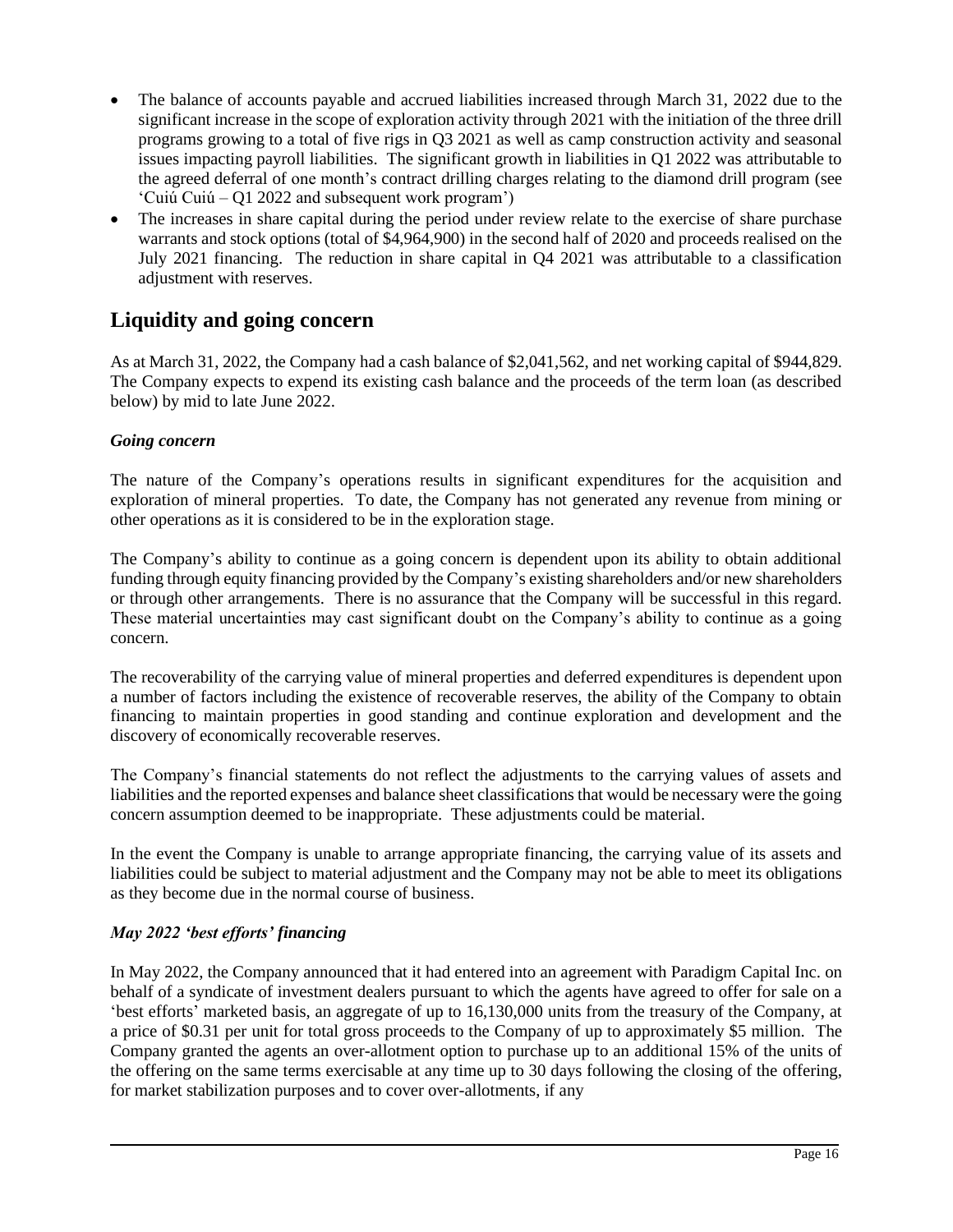Each Unit is comprised of one common share of the Company and one-half of one common share purchase warrant of the Company. Each full warrant will entitle the holder thereof to acquire one common share from the Company at a price of \$0.50 per share for a period of 24 months after closing

In consideration for the services to be provided by the agents in connection with the offering, the Company will pay a cash commission equal to 6.0% of the gross proceeds of the offering (including on any exercise of the over-allotment option), subject to a reduced cash commission equal to 3.0% in respect of any sales of units to purchasers on a president's list provided by the Company to the agents. The Company shall also issue to the agents that number of compensation options as is equal to 6.0% of the units issued under the offering (including on any exercise of the over-allotment option), subject to a reduced number of compensation options equal to 3.0% in respect of any sales of units to purchasers on a president's list provided by the Company to the agents, each exercisable for one common share at \$0.31 for a period of two years following the closing date.

The net proceeds from the Offering shall be primarily used for exploration and development activities, and general working capital purposes.

The 'best efforts' financing was announced on May 25, 2022. As at May 27, 2022, it is not certain that the financing will be successful given the significant levels of uncertainty and volatility currently present in equity markets.

If the 'best efforts' financing announced on May 25, 2022 does not close, the Company will be required to seek other forms of financing, possibly at less advantageous terms than those described above, and/or significantly curtail exploration and other activity such that the objectives described under 'Cuiú Cuiú – Outlook' may not be achieved or may be achieved with delay. In addition, if the 'best efforts' financing announced on May 25, 2022 does not close and the Company is not successful in raising funds through other means, the Company will be at risk of defaulting on the term loan as described below.

#### *Term loan from President and CEO*

In May 2022, Company announced that it had entered into an agreement for a term loan with Alan Carter, President and Chief Executive Officer of the Company, pursuant to which Dr. Carter will provide shortterm financing to the Company by way of an unsecured term loan of up to \$1,500,000 (the "**Term Loan**"). The Term Loan will be advanced to the Company as required and will bear interest at a rate of 10% per annum. The parties intend that subject to TSX Venture Exchange approval, interest on the Term Loan be repayable in common shares. A total of \$250,000 of the Term Loan will be repayable within 90 days following advance of funds and the balance plus applicable interest will be repayable on or before December 31, 2022. If the Company repays the \$250,000 contemplated above plus an additional \$250,000 prior to December 31, 2022, the maturity date of the Term Loan may be extended from December 31, 2022 until March 31, 2023 at the optoin of the Company. If the maturity date is so extended, the interest rate will increase to 12.5% retroactively to the date of initial advance on any amount not repaid by December 31, 2022. The proceeds received from the Term Loan will be used for advancement of the Company's Cuiú Cuiú project and for working capital and general corporate purposes.

Entering into the Term Loan marks the first time the Company has taken on debt and introduces risks to the Company that it was not previously subject to as follows:

- It is expected that the Company will be required to repay \$250,000 (minimum payment) to the lender in early September 2022 pursuant to the loan agreement. The Company expects to fund this payment from the proceeds of the May 2022 'best efforts' financing described above. If the Company fails to make this payment and such failure continues for 45 business days, the Company will be in default
- The Company will be required to repay a further \$250,000 (minimum payment) to the lender on or before December 31, 2022 pursuant to the loan agreement. The Company hopes to fund this payment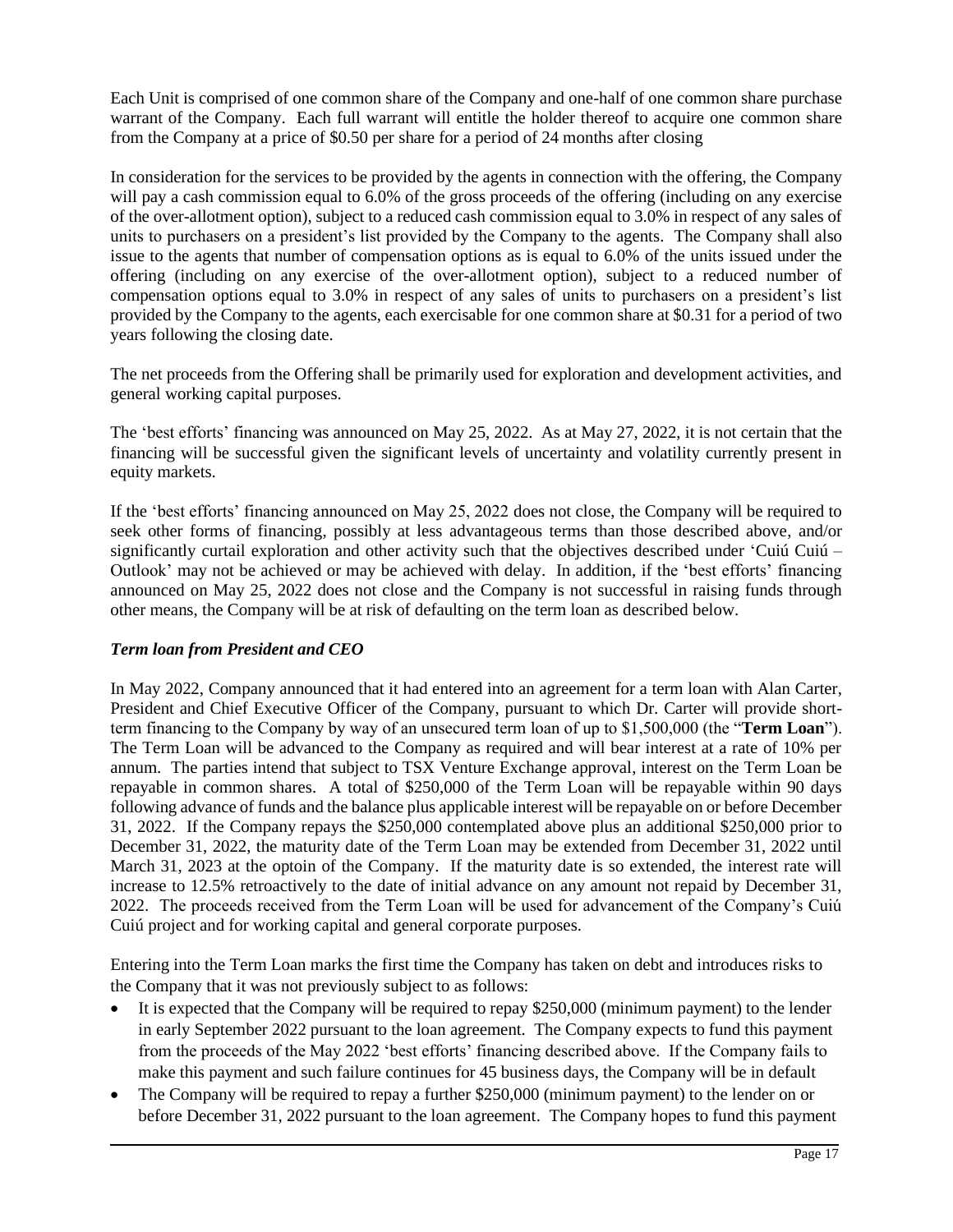from the proceeds of an equity financing to take place in Q4 2022. If the Company fails to make this payment and such failure continues for 45 business days, the Company will be in default

• If the Company makes both payments of \$250,000 pursuant to the loan agreement, the remaining balance of the term loan is due on March 31, 2023. The Company hopes to fund this payment from the proceeds of an equity financing to take place in Q4 2022. If the Company fails to make this payment and such failure continues for 45 business days, the Company will be in default.

Regardless of the success of the current 'best efforts' financing announced in May 2022, the Company's ability to repay the Term Loan pursuant to the terms of the loan agreement and avoid an event of default will be dependent on the success of equity financings in 2022.

If an event of default should occur, the Lender may demand immediate payment of all amounts owing from the Company and could initiate legal action against the Company.

#### *COVID-19*

The Company's operations could be significantly adversely affected by the effects of a widespread global outbreak of a contagious disease, including the recent outbreak of respiratory illness caused by COVID-19. The Company cannot accurately predict the impact COVID-19 will have on its operations or the ability of others to meet their obligations with the Company, including uncertainties relating to the ultimate geographic spread of the virus, the severity of the disease, the duration of the outbreak and the length of travel and quarantine restrictions imposed by governments of affected countries. In addition, a significant outbreak of contagious diseases in the human population could result in a widespread health crisis that could adversely affect the economies and financial markets of many countries, resulting in an economic downturn that could further affect the Company's operations and ability to finance its operations.

#### *Operating activities*

Cash used in operating activities in the three months ended March 31, 2022 amounted to \$2,481,531 as follows:

- The net loss for the period of \$3,479,474
- Net non-cash items totalling \$477,497 including stock-based compensation and depreciation
- Net reduction in non-cash working capital items of \$520,446 relating to an increase in accounts payable offset by an increase in prepaid expenses.

#### *Investing activities*

Cash used in investing activities in the three months ended March 31, 2022 amounted to \$424,368 as follows:

- Additions to mineral properties of \$229,324 relating to capitalised acquisition and claim maintenance costs including the January claim maintenance payment to the Brazilian authorities, the purchase of the interest of a majority stakeholder in the Cuiú Cuiú garimpeiro condominium and part of the annual payment to the Cuiú Cuiú garimpeiro condominium
- Additions to fixed assets of \$203,746 relating primarily to the purchase of equipment and ongoing camp construction.

#### *Dividends*

The Company has neither declared nor paid any dividends on its common shares to date. The Company does not anticipate paying any dividends on its common shares in the foreseeable future.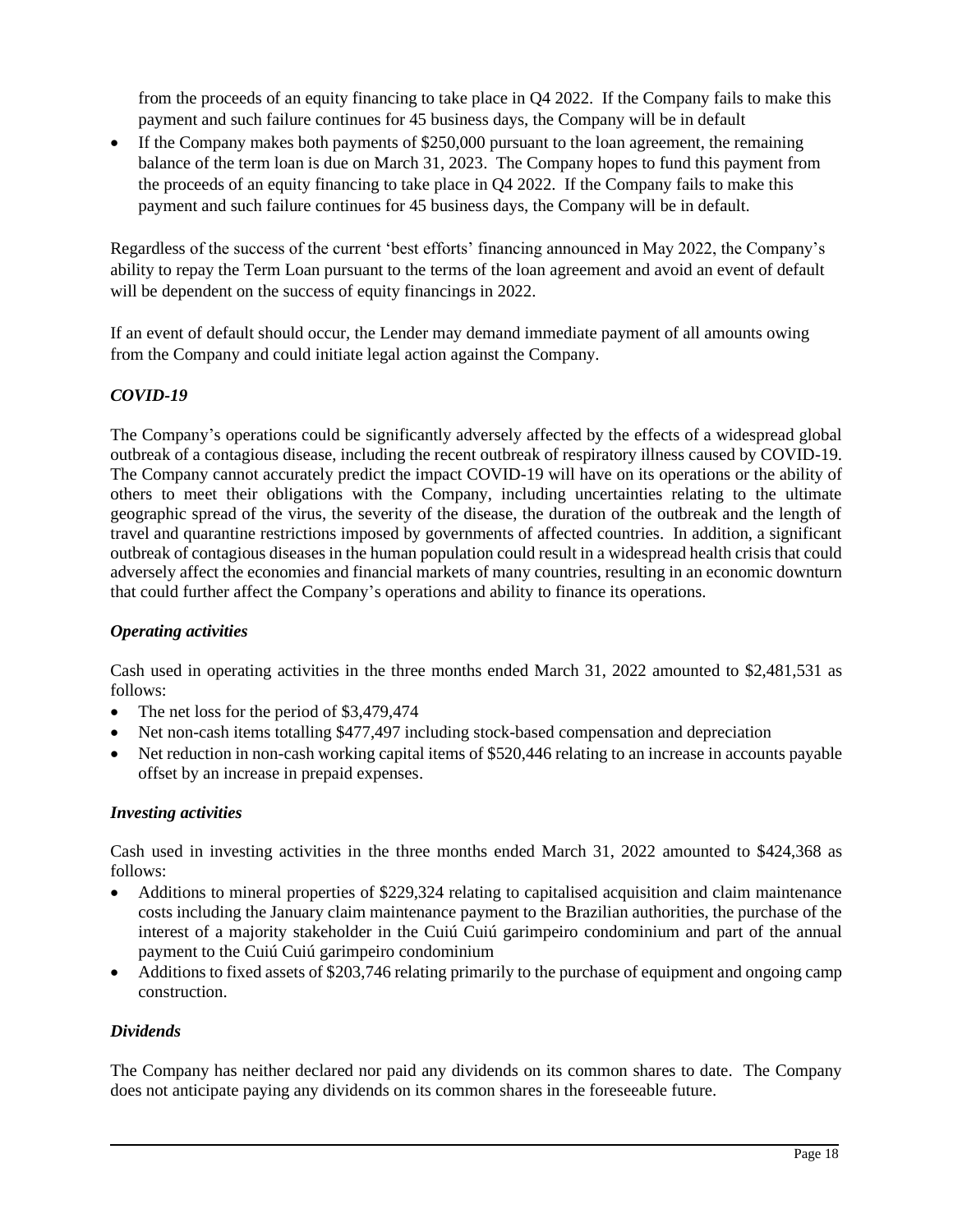#### *Contractual commitments*

The Company had no significant medium-term or long-term contractual commitments in place as at March 31, 2022 or May 27, 2022 beyond its stated liabilities and the following:

- Magellan Brazil entered into an agreement in January 2018 with Terra Ambiente Ltda–ME relating to the provision of the EIA-RIMA environmental study; the agreement was subsequently amended. As at March 31, 2022, approximately R\$ 160,000 (\$42,000) of the contract (as amended) was outstanding
- The contract with a drill contractor pursuant to which a minimum of 15,000 meters is to be drilled via diamond-drilling (expected to be completed in late Q2 2022)
- The Company is committed to sharing in net costs and commitments associated with its Poconé venture including its share of any losses relating to current litigation against PGM and a venture partner.

# **Capital commitments**

The Company had no capital expenditure commitments as at either March 31, 2022 or May 27, 2022.

# **Transactions with related parties**

The Company incurred the following costs of management remuneration in Q1 2022:

|                                         | 3 months ended        |     | 3 months ended |  |
|-----------------------------------------|-----------------------|-----|----------------|--|
|                                         | <b>March 31, 2022</b> |     | March 31, 2021 |  |
|                                         |                       |     |                |  |
| Management:                             |                       |     |                |  |
| Employment remuneration                 | \$<br>44.750          | \$. | 44,750         |  |
| Consulting fees                         | 60,513                |     | 49,000         |  |
| Payroll related costs                   | 8,931                 |     | 7,791          |  |
| Stock-based compensation, stock options | 87,780                |     | 44,617         |  |
| Stock-based compensation, RSUs          | 12,910                |     | 7,313          |  |
|                                         | 214,884               |     | 153,471        |  |
| Directors (excluding management):       |                       |     |                |  |
| Stock-based compensation, stock options | 58,386                |     | 49,317         |  |
| Stock-based compensation, RSUs          | 15,761                |     | 15,394         |  |
|                                         | 74,147                |     | 64,711         |  |
|                                         |                       |     |                |  |
|                                         | 289,031               | S   | 218,182        |  |
|                                         |                       |     |                |  |

Management comprises the Company's Executive Chairman, President and Chief Executive Officer and Chief Financial Officer.

As at March 31, 2022, the Company owed a total of \$24,101 to members of management in connection with unreimbursed expenditures incurred by management on behalf of the Company; this liability was paid in full in Q2 2022. Amounts owing to management in connection with unreimbursed expenditures are noninterest bearing, unsecured and have no set terms of repayment.

In May 2022, the Company announced that it had entered into an agreement for a term loan with Alan Carter, President and Chief Executive Officer of the Company, pursuant to which Dr. Carter will provide short-term financing to the Company by way of an unsecured term loan of up to \$1,500,000 (see 'Liquidity and going concern - Term loan from President and CEO').